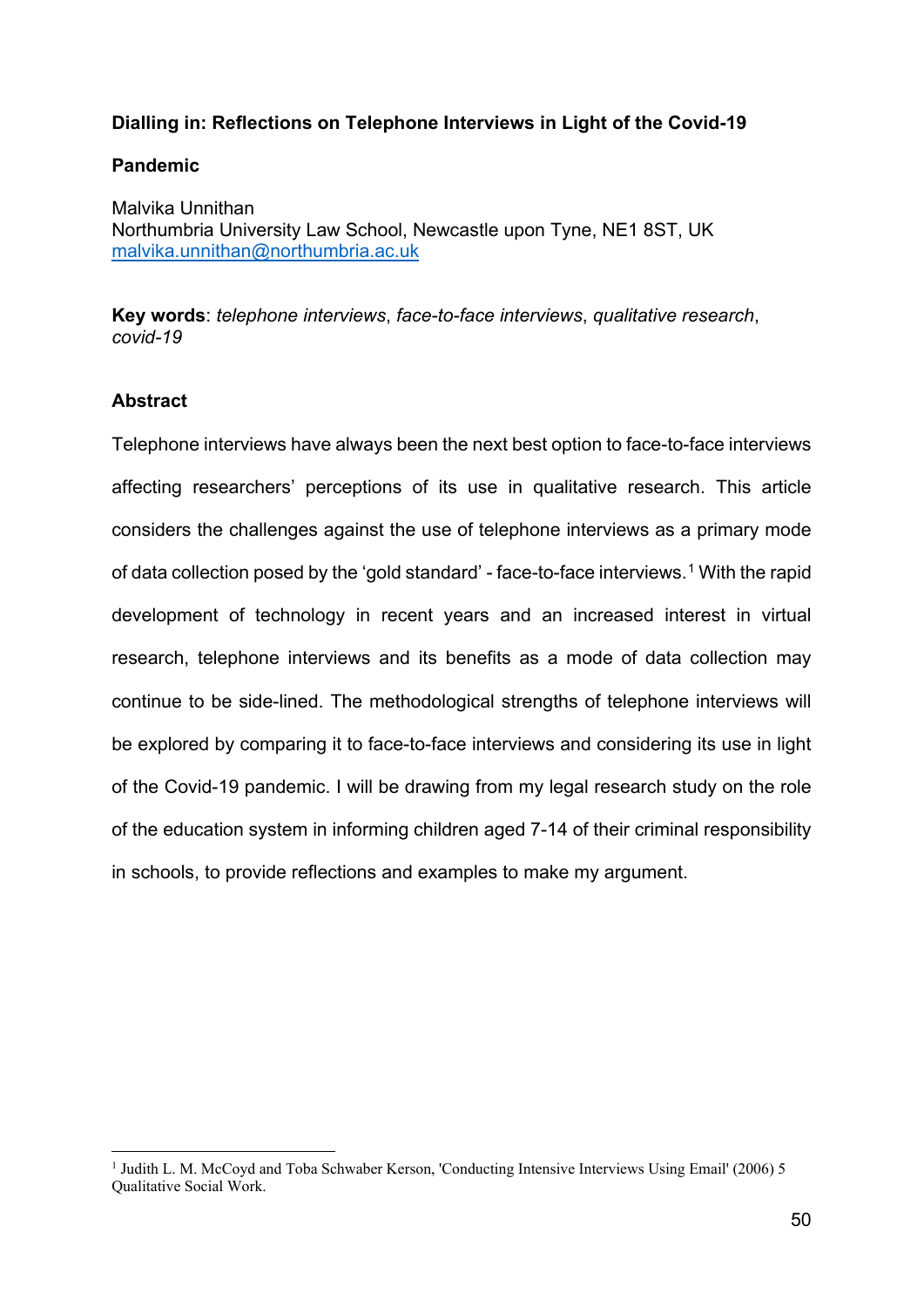### **1. Introduction**

Before the 1960s, telephone interviews were considered an unfeasible mode of data collection in research studies due to the lack of telephone ownership and unfamiliarity with the device.<sup>[2](#page-1-0)</sup> This would imply that access to research participants was significantly limited using this method, and as a result may indicate why there was little academic interest in telephone interviews as a rigorous mode of research.<sup>[3](#page-1-1)</sup> However, with rapid advancements in telephone technology, especially with the advent of smartphones, most of the population are well-versed in its usage and often have become heavily reliant on their telephones; it has become "the primary electronic medium for interpersonal communication"[4](#page-1-2) and has changed the way in which individuals communicate. Presently, we use telephones extensively for a variety of purposes; namely, calls (voice and video), instant messaging, emails, social media, camera etc. yet, the use of telephone interviews is still considered an alternative option to the face-to-face interview in qualitative research. Face-to-face interviews are deemed the "gold standard"[5](#page-1-3) mode of interviews in qualitative research, however, with this shift in our relationship with mobile phones, it has become increasingly important to revisit the use of telephone interviews and consider whether it is underutilised as a primary method of collecting qualitative data. Moreover, with the Covid-19 pandemic forcing face-to-face interviews to stop during lockdown measures, the methodological strengths of telephone interviews in its own right need be better considered. This article will review existing literature on why telephone interviews remain a secondary

<span id="page-1-0"></span><sup>2</sup> Eloise C.J. Carr and Allison Worth, 'The Use Of The Telephone Interview For Research' (2001) 6 NT Research.

<span id="page-1-1"></span> $3$  ibid

<span id="page-1-2"></span><sup>4</sup> Robert Hopper, *Telephone Conversation* (Indiana University Press 1992).

<span id="page-1-3"></span> $<sup>5</sup>$  McCoyd & Kerson (n1)</sup>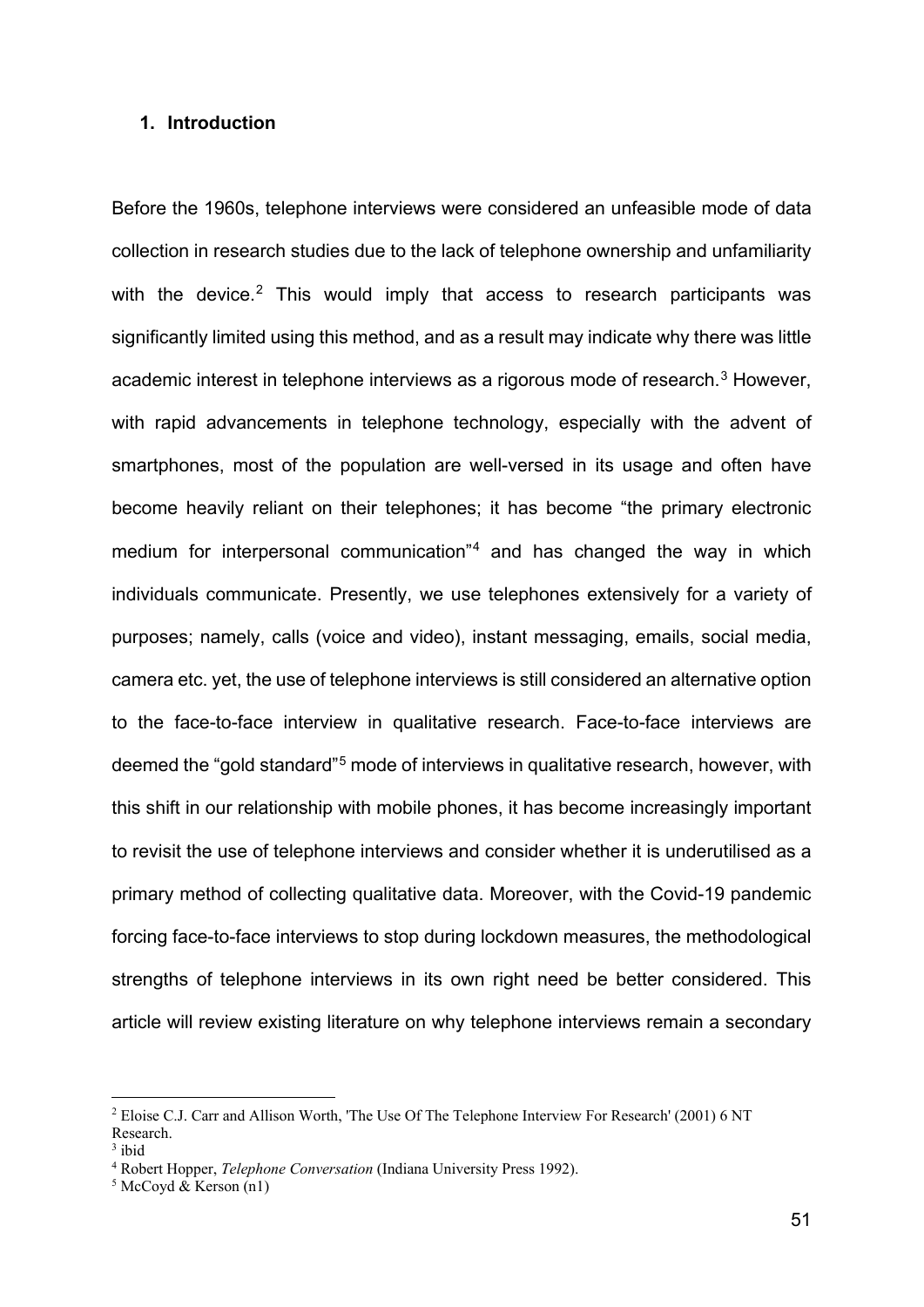option, the methodological strengths of the mode and the impact of the pandemic on this. Finally, it will relate it to my own experience as a legal academic conducting telephone interviews with teachers in my ongoing doctoral research study.

#### **2. Telephone Interviews in Qualitative Research**

Since the beginning of the nineteenth century, interviews have been commonly used in anthropology and sociology as a qualitative methodology.<sup>[6](#page-2-0)</sup> Kvale defines an 'interview'[7,](#page-2-1) as a data collection technique where "views are inter-changed between two or more people on a topic of interest to the participants involved". $8$  The focus is on the interaction between the individuals for the purpose of knowledge exchange or production and, simultaneously, takes into account the "social situatedness of the research data."[9](#page-2-3) The most common form of interviews are conducted face-to-face as it enables data to be collected through multi-sensory channels in the form of speech, hearing, visual, and non-visual elements.<sup>[10](#page-2-4)</sup> In comparison, Frey states that a telephone conversation is "an interactional sequence without the assistance of visual cues." [11](#page-2-5) On this basis, telephone interviews challenge the conventional understanding of the function and purpose of face-to-face interviews<sup>[12](#page-2-6)</sup> as the distance between the researcher and participant removes the visual element of the data collected.

<span id="page-2-0"></span><sup>6</sup> Max Travers, 'New Methods, Old Problems: A Sceptical View Of Innovation In Qualitative Research' (2009) 9 Qualitative Research.

<span id="page-2-1"></span><sup>7</sup> Steinar Kvale, *Interviews* (Sage 1996) 14.

<span id="page-2-2"></span><sup>8</sup> Louis Cohen, Lawrence Manion and Keith Morrison, *Research Methods In Education* (8th edn, Routledge 2018).

<span id="page-2-3"></span> $9$  Travers (n6)

<span id="page-2-4"></span><sup>10</sup> Cohen, Manion & Keith Morrison (n8) 506

<span id="page-2-5"></span><sup>11</sup> James H Frey, *Survey Research By Telephone* (Sage 1990).

<span id="page-2-6"></span><sup>12</sup> Amanda Holt, 'Using The Telephone For Narrative Interviewing: A Research Note' (2010) 10 Qualitative Research.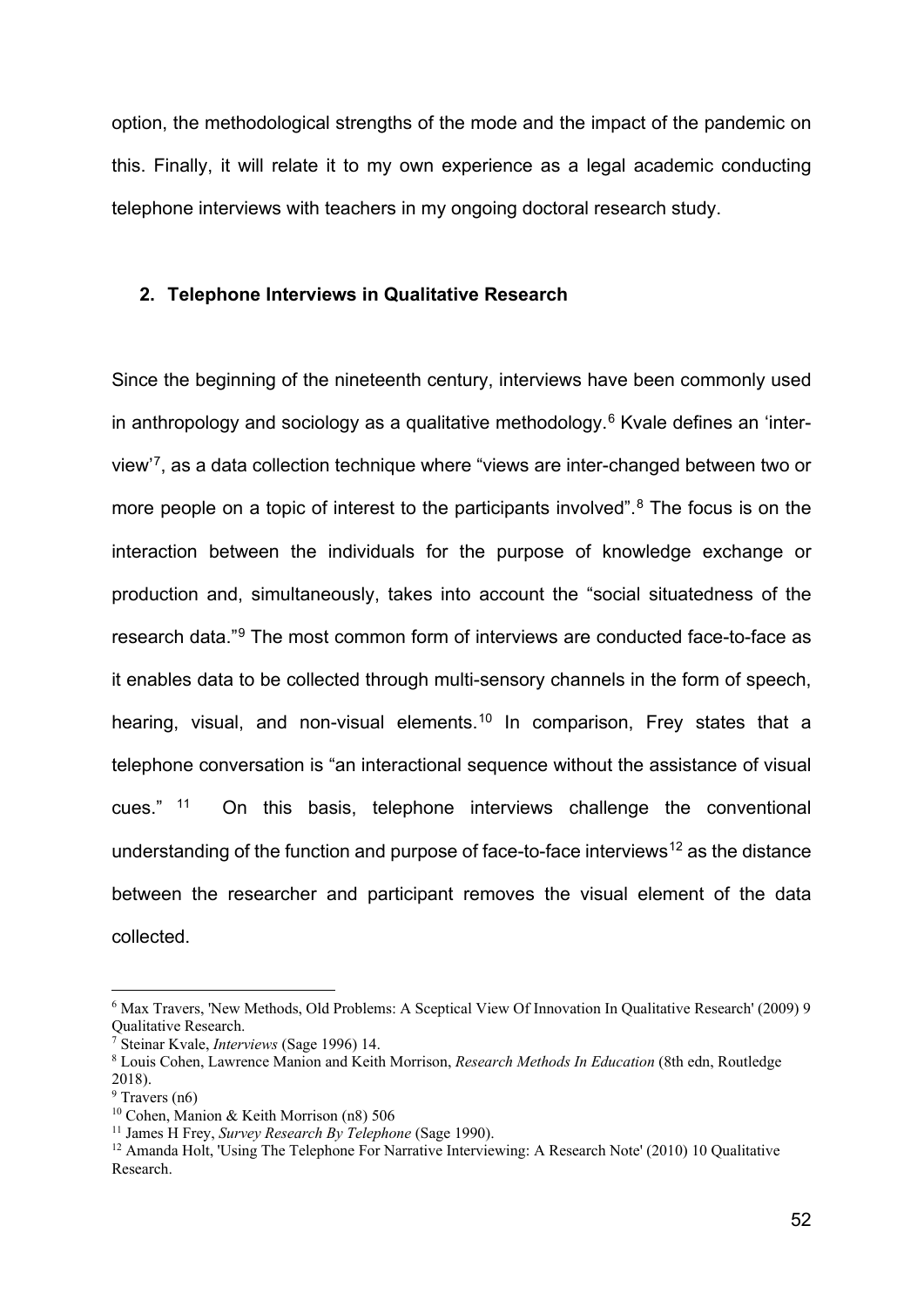Lechuga<sup>[13](#page-3-0)</sup> and Novick<sup>[14](#page-3-1)</sup> outline how notable texts, such as Patton's *Qualitative Research and Evaluation Methods* and Denzin and Lincoln's *The Sage Handbook of Qualitative Research* fail to adequately acknowledge telephone interviews in qualitative research. This is not a critique of these texts, as they are extensive works that cover many aspects of qualitative research, but rather it sheds light on the general position of telephone interviews in qualitative research. The omission of telephone interviews from such prominent and well-cited sources illustrates the lack of recognition given to it as a qualitative research method and implies that it is a mode of interview that has not been fully accepted or used widely by qualitative researchers. [15](#page-3-2)

As Shuy highlights, doing interviews, can be time-consuming and one way to reduce fieldwork time is by doing the interviews on the telephone rather than face-to-face. Hence, telephone interviews being a 'short-cut' to the data collection process<sup>[16](#page-3-3)</sup> contributes to its perceived inferior position to face-to-face interviews in qualitative research. Chapple contends that "while entire books have been written about the advantages and disadvantages of telephone interview for the purposes of social survey work…much less has been written about telephone interviewing as a means of gathering qualitative data."[17](#page-3-4) Irvine corroborates this point by highlighting the need for methodological studies on telephone interviews in qualitative research that focuses

<span id="page-3-0"></span><sup>&</sup>lt;sup>13</sup> Vicente M. Lechuga, 'Exploring Culture From A Distance: The Utility Of Telephone Interviews In Qualitative Research' (2012) 25 International Journal of Qualitative Studies in Education.

<span id="page-3-1"></span><sup>&</sup>lt;sup>14</sup> Gina Novick, 'Is There A Bias Against Telephone Interviews In Qualitative Research?' (2008) 31 Research in Nursing & Health.

<span id="page-3-2"></span><sup>&</sup>lt;sup>15</sup> Judith E. Sturges and Kathleen J. Hanrahan, 'Comparing Telephone And Face-To-Face Qualitative Interviewing: A Research Note' (2004) 4 Qualitative Research.

<span id="page-3-3"></span><sup>16</sup> Roger W. Shuy, 'In-Person Versus Telephone Interviewing', *Inside Interviewing* (Sage 2003).

<span id="page-3-4"></span><sup>&</sup>lt;sup>17</sup> Alison Chapple, 'The Use Of Telephone Interviewing For Qualitiative Research' (1999) 6 Nurse Researcher.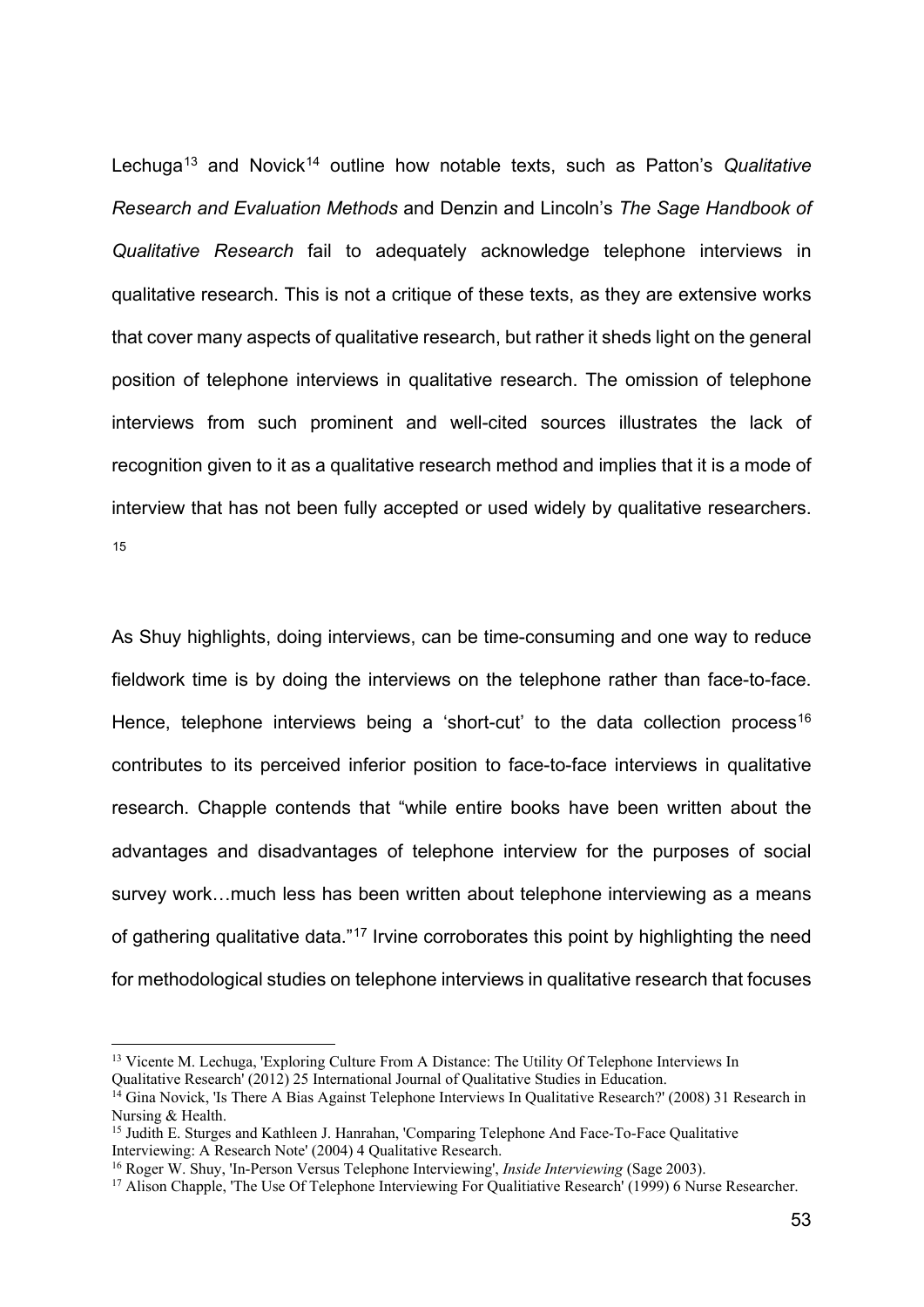on a wide range of topics.[18](#page-4-0) In addition, the literature on qualitative interviews tend to focus on the possible negative impact that telephone interviews have on the quality and richness of the data collected in comparison to face-to-face interviews.[19](#page-4-1)

As such, there is no clear definition of a telephone interview provided in existing literature in this area. This could be attributed to the fact that there is a widespread understanding of the two words that make up the term, thereby inferring an assumed comprehension and acceptance of what it means. Nevertheless, Carr and Worth attempt to clarify that "a telephone interview in research terms is a strategy for obtaining data which allows interpersonal communication without a face-to-face meeting."[20](#page-4-2) This definition is broad enough to include telephone surveys as they also use interpersonal communication via telephones to obtain information; the difference being that the data obtained is typically quantitative. In the 1970s, the development of telephone technology encouraged the use of telephones in research, thus making it a useful instrument in market research and political polling.<sup>[21](#page-4-3)</sup> Telephone interviews in such social surveys aim at keeping the respondent's inputs short by using highly focused and standardized questions to obtain relevant data.<sup>[22](#page-4-4)</sup> Generally, the widespread use of telephones in research was conducted by quantitative researchers and hence, there was a sense of hesitation to use telephone interviews as the main mode of collecting qualitative data.<sup>[23](#page-4-5)</sup> Subsequently, it is often combined with other

<span id="page-4-0"></span><sup>&</sup>lt;sup>18</sup> Annie Irvine, Paul Drew and Roy Sainsbury, "Am I Not Answering Your Questions Properly?' Clarification, Adequacy And Responsiveness In Semi-Structured Telephone And Face-To-Face Interviews' (2012) 13 Qualitative Research.

<span id="page-4-1"></span><sup>&</sup>lt;sup>19</sup> Irvine, Drew & Sainsbury (n18)

<span id="page-4-2"></span> $20$  Carr & Worth (n2)

<span id="page-4-3"></span> $21$  Frey (n11) 21.

<span id="page-4-4"></span> $22$  Irvine et al. (n18)

<span id="page-4-5"></span> $23$  Travers (n6)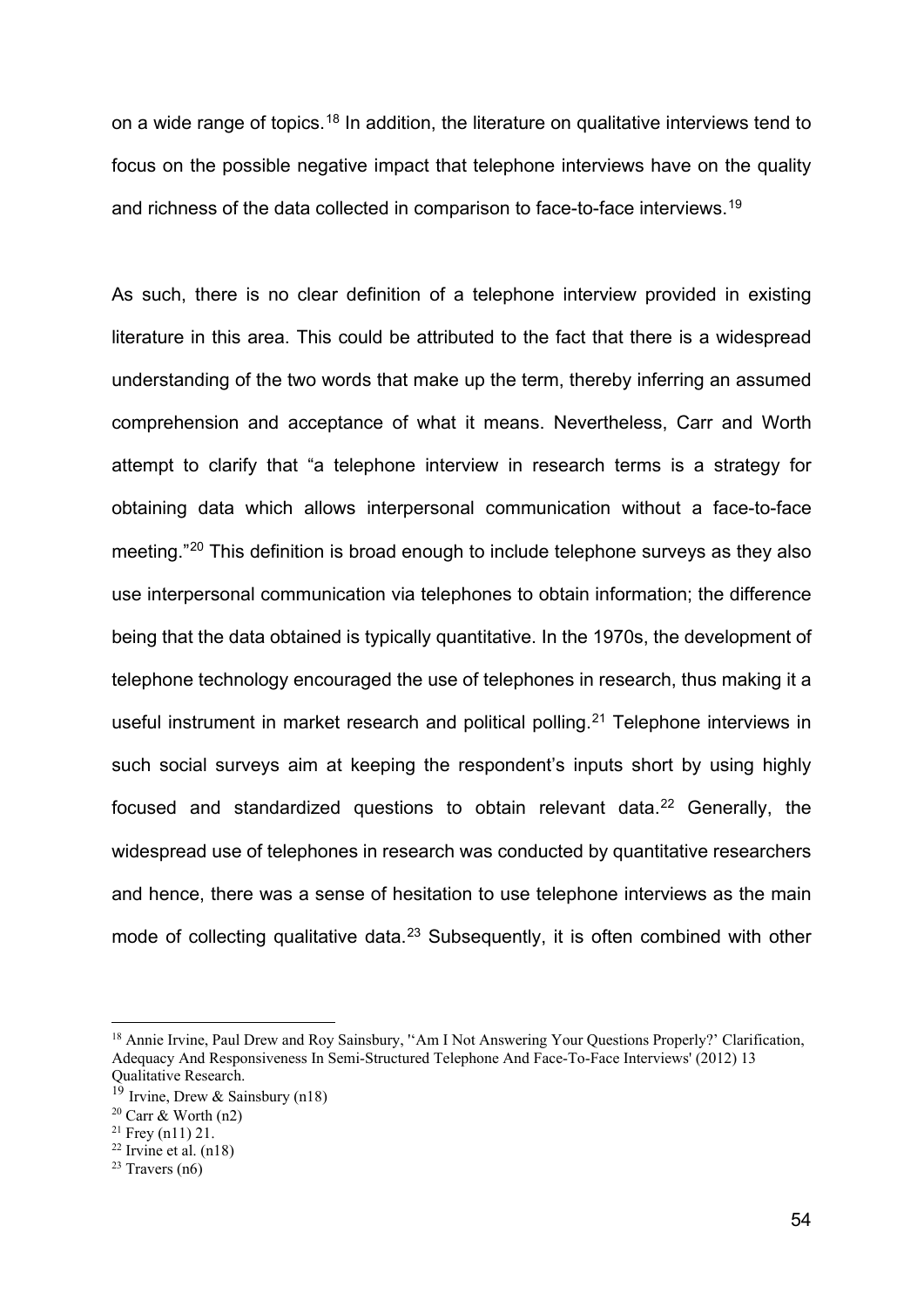methods such as face-to-face interviews and questionnaires to make up for any 'missing data' due to the lack of proximity to the interviewee. $^{24}$  $^{24}$  $^{24}$ 

This scepticism towards the use of telephone interviews has been expressed by a few qualitative researchers. For example, Taylor mentions how, as a social researcher with experience of being a respondent in 'telephone interviews' from marketing and research companies, she found that she left "such an encounter feeling suspicious and somewhat frustrated."[25](#page-5-1) She also suggests that this is because the interviewers were not interested in responding to her queries about the research, instead their focus was on getting the information they needed from her, as quickly as possible.<sup>[26](#page-5-2)</sup> Generally, quantitative research surveys or questionnaires conducted over the telephone require short responses from a large number of people<sup>[27](#page-5-3)</sup> resulting in experiences similar to Taylor's. Such associations with survey-style telephone calls have contributed to the negative perception that telephone interviews are limited. Holt admits that she presumed the most effective mode for producing narrative data would be face-to-face interviews. However, it was not until she had issues accessing participants that telephone interviews were considered as a viable method for collecting narrative data.<sup>[28](#page-5-4)</sup> Hence, it was the practicality of the circumstances that encouraged the use of this sparsely explored method. Taylor also used this method in her longitudinal study with adolescent boys and found it, in some circumstances, to be a compelling tool to elicit rich qualitative data.<sup>[29](#page-5-5)</sup> For the purposes of this paper,

<span id="page-5-0"></span> $24$  Lechuga (n13)

<span id="page-5-1"></span><sup>&</sup>lt;sup>25</sup> Anthea Taylor, 'I'll Call You Back On My Mobile: A Critique Of The Telephone Interview With Adolescent Boys' (2002) 25 Westminster Studies in Education.

<span id="page-5-2"></span> $26$  ibid

<span id="page-5-3"></span> $^{27}$  Shuy (n16)

<span id="page-5-4"></span> $28$  Holt (n12)

<span id="page-5-5"></span> $29$  Taylor (n25)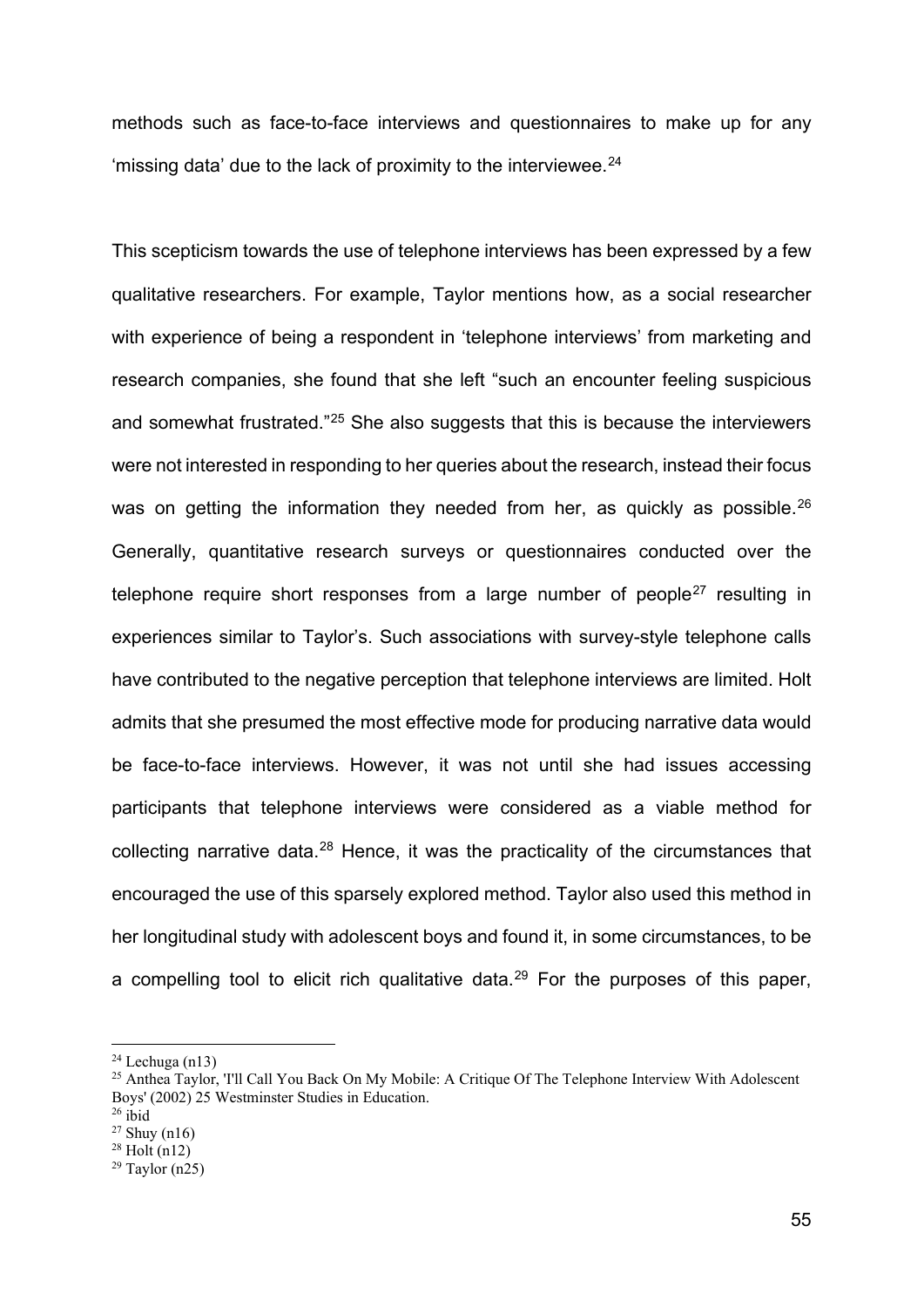telephone interviews in qualitative research will be using telephones as a mode of communication to elicit longer and varied responses from a smaller number of participants, with a particular focus on the information, examples and experiences they wish to share. The terms 'participant' and 'interviewee' will be used interchangeably in this article.

#### **3. Telephone Interviews – Why is it a Secondary Option?**

Data collected from telephone surveys/interviews, as mentioned above, prioritises the quantity of responses therefore, calls are kept brief. [30](#page-6-0) Thus, the data collected through such methods are not perceived to be as rich in quality as qualitative research requires. [31](#page-6-1)

Rubin and Rubin state that: "through qualitative interviews you can understand experiences and reconstruct events in which you did not participate." To do this and understand how the interviewee feels, proximity to them is helpful as, among other things, it allows interviewers to pick up on visual cues and take note of the feeling in the room when information is shared. $32$  Face-to-face interviews permit researchers to access this information with ease, thereby being heavily favoured in qualitative research. [33](#page-6-3) However, this does not necessarily preclude telephone interviews from achieving the same, as illustrated by Holt's study, where sensitive narrative data was

<span id="page-6-0"></span><sup>&</sup>lt;sup>30</sup> Linda Sweet, 'Telephone Interviewing: Is It Compatible With Interpretive Phenomenological Research?' (2002) 12 Contemporary Nurse.

<span id="page-6-1"></span><sup>&</sup>lt;sup>31</sup> Adrienne Trier-Bieniek, 'Framing The Telephone Interview As A Participant-Centred Tool For Qualitative Research: A Methodological Discussion' (2012) 12 Qualitative Research.

<span id="page-6-2"></span><sup>32</sup> Herbert J Rubin and Irene Rubin, *Qualitative Interviewing* (Sage 1995).

<span id="page-6-3"></span> $33$  Novick (n14)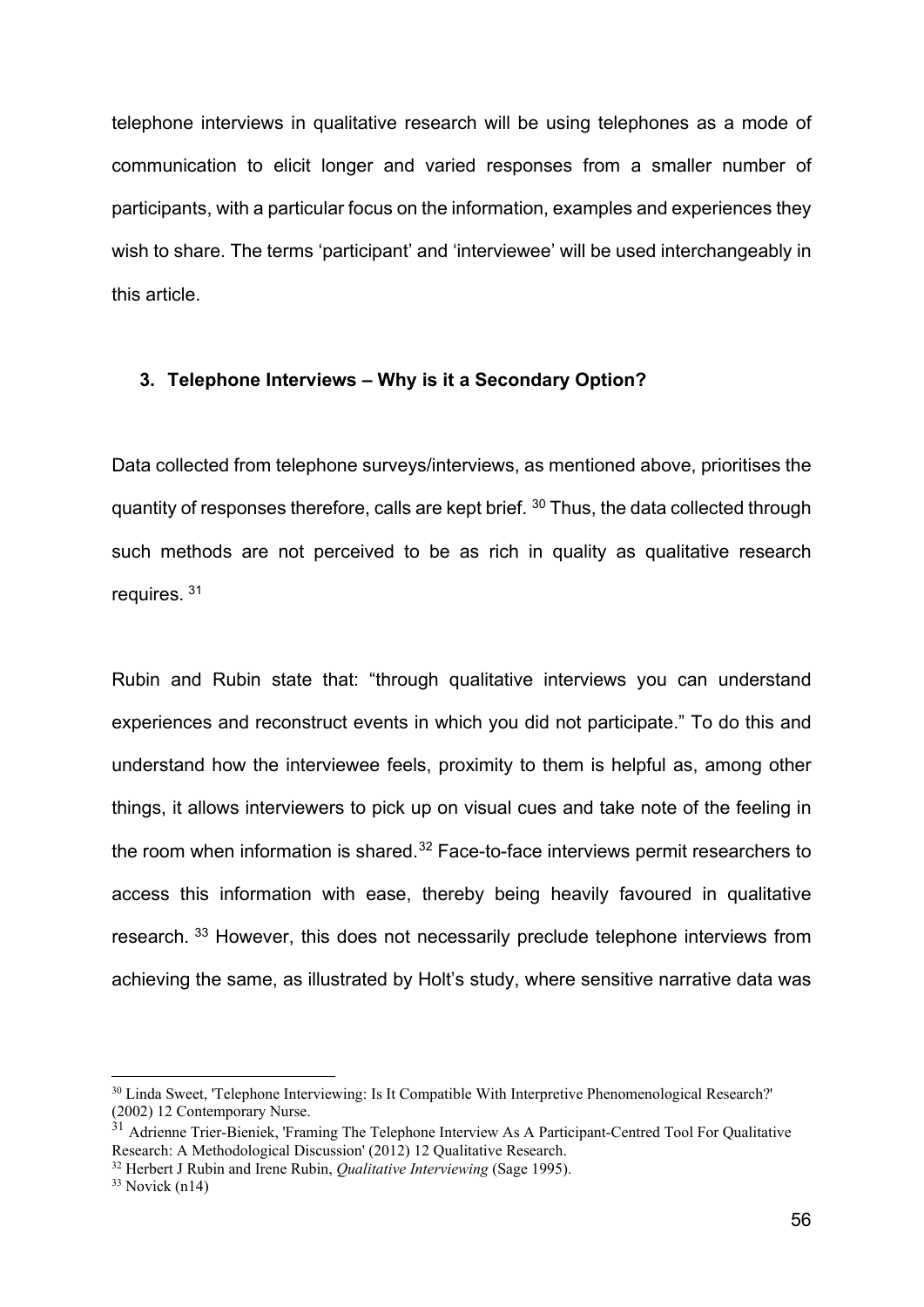collected using this method.<sup>[34](#page-7-0)</sup> Furthermore, counselling practices like the Samaritans and Talking Therapies would belie any criticism that telephone interviews cannot generate experiential data effectively.[35](#page-7-1)

This section will consider the main concerns for why researchers and by implication, research literature positions telephone interviews as a secondary option to the 'goldstandard' of face-to-face interviews.

## *3.1 Quality of Data*

Most, if not all research literature state that the criteria for determining quality in qualitative research revolve around reliability, validity and objectivity. [36](#page-7-2) For Kvale, in the context of qualitative interviews, this is determined by, "the extent of spontaneous, rich, specific and relevant answers from the interviewee",<sup>[37](#page-7-3)</sup> "the degree to which the interviewer follows up and clarifies the meanings of the relevant aspects of the answers," [38](#page-7-4) and the interview speaking for itself without requiring extra explanation.  $39$  This is further summarised by Kirkevold and Bergland, as creating the conditions for the interviewee to provide, "mostly uninterrupted, well-articulated complete picture of the phenomenon under study." [40](#page-7-6)

Recently, numerous studies have reflected on the quality of data gathered from telephone interviews, and a large number of them concluded that they are "just as

<span id="page-7-0"></span> $34$  Holt (n12)

<span id="page-7-1"></span> $35$  Holt (n12)

<span id="page-7-2"></span><sup>36</sup> Uwe Flick, *An Introduction To Qualitative Research* (6th edn, SAGE 2018).

<span id="page-7-3"></span><sup>37</sup> Svend Brinkmann and Steinar Kvale, *Doing Interviews* (SAGE 2018).

<span id="page-7-4"></span><sup>38</sup> ibid

<span id="page-7-5"></span> $39$  ibid

<span id="page-7-6"></span><sup>40</sup> Marit Kirkevold and Ådel Bergland, 'The Quality Of Qualitative Data: Issues To Consider When Interviewing Participants Who Have Difficulties Providing Detailed Accounts Of Their Experiences' (2007) 2 International Journal of Qualitative Studies on Health and Well-being.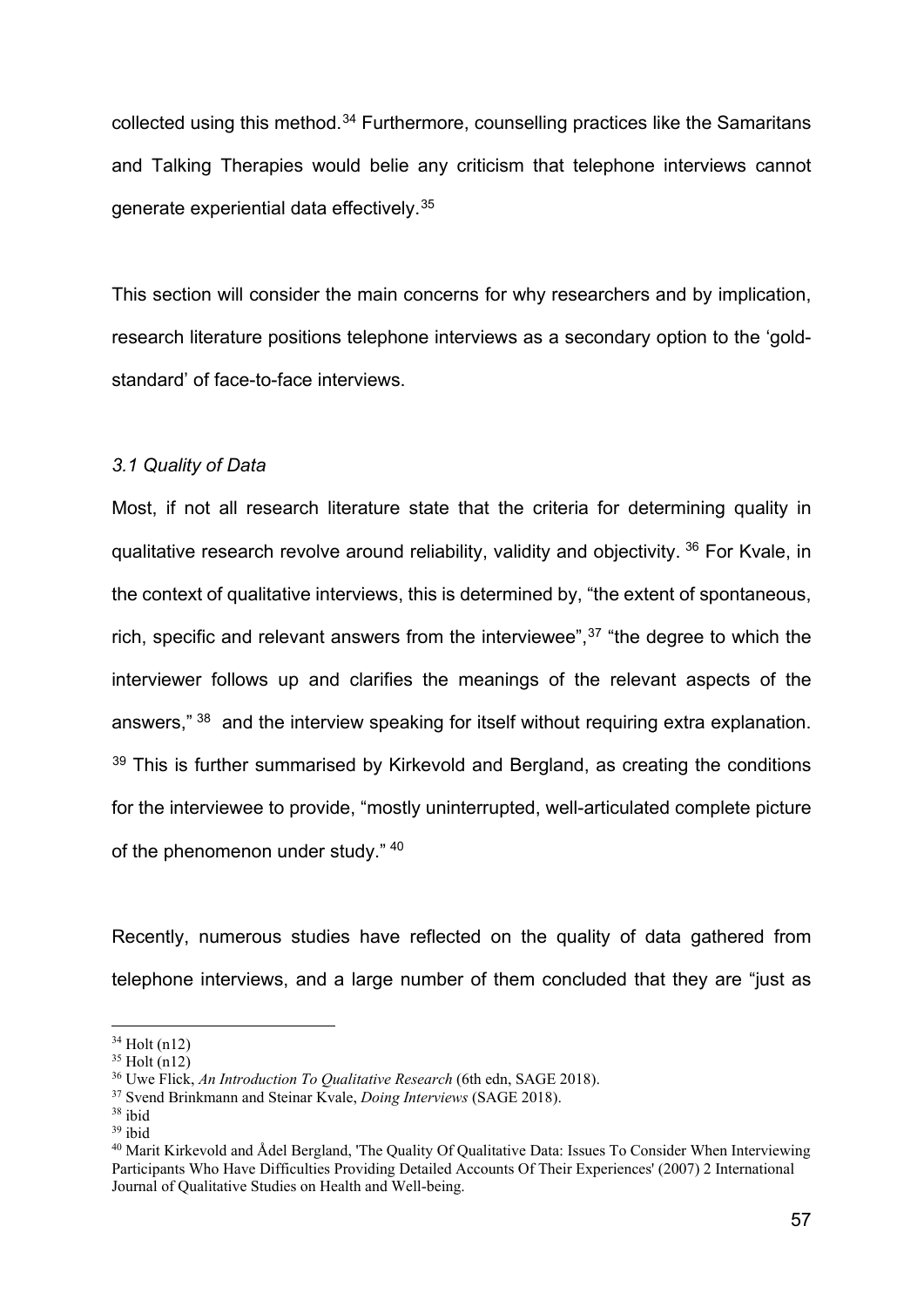good" at generating meaningful data, as face-to-face interviews. [41](#page-8-0) Stephens states that in his telephone interviews "excellent data" was collected in all cases and he also comments on how a "friendly rapport" was achieved,<sup>[42](#page-8-1)</sup> thereby further supporting that telephone interviews can be an equally effective research method, apropos of data quality.

However, Irvine expresses concerns about the conclusions made in these studies as she argues that they make "broad and impressionistic comparisons."[43](#page-8-2) This is because there is a lack of rigorous analysis when comparing different modes of interview. To explore this, Irvine conducted a small-scale study which raised concerns about two factors – interview duration and researcher dominance.<sup>[44](#page-8-3)</sup> When compared with faceto-face interviews, Irvine noted that the telephone interviews were on average, shorter and that the researcher took up more "airtime", thereby shortening the time the interviewee could have spent talking.[45](#page-8-4)

This finding would imply that the quality of data collected from telephone interviews might be compromised as, in Kvale's view, it would reduce the spontaneity and richness of the responses the interviewee could offer.<sup>[46](#page-8-5)</sup> However, this reasoning can be countered with a fuller understanding of what occurs during a telephone interview, and one that is not solely focused on the researcher taking up more "airtime". For instance, like visual cues, aural cues are commonly used to navigate through

<span id="page-8-0"></span><sup>41</sup> Annie Irvine, 'Duration, Dominance And Depth In Telephone And Face-To-Face Interviews: A Comparative Exploration' (2011) 10 International Journal of Qualitative Methods.

<span id="page-8-1"></span><sup>&</sup>lt;sup>42</sup> Neil Stephens, 'Collecting Data From Elites And Ultra Elites: Telephone And Face-To-Face Interviews With Macroeconomists' (2007) 7 Qualitative Research.

<span id="page-8-2"></span> $43$  Irvine (n41)

<span id="page-8-3"></span> $44$  Irvine (n41)

<span id="page-8-4"></span> $45$  Irvine (n41)

<span id="page-8-5"></span><sup>46</sup> Brinkmann & Kvale (n37)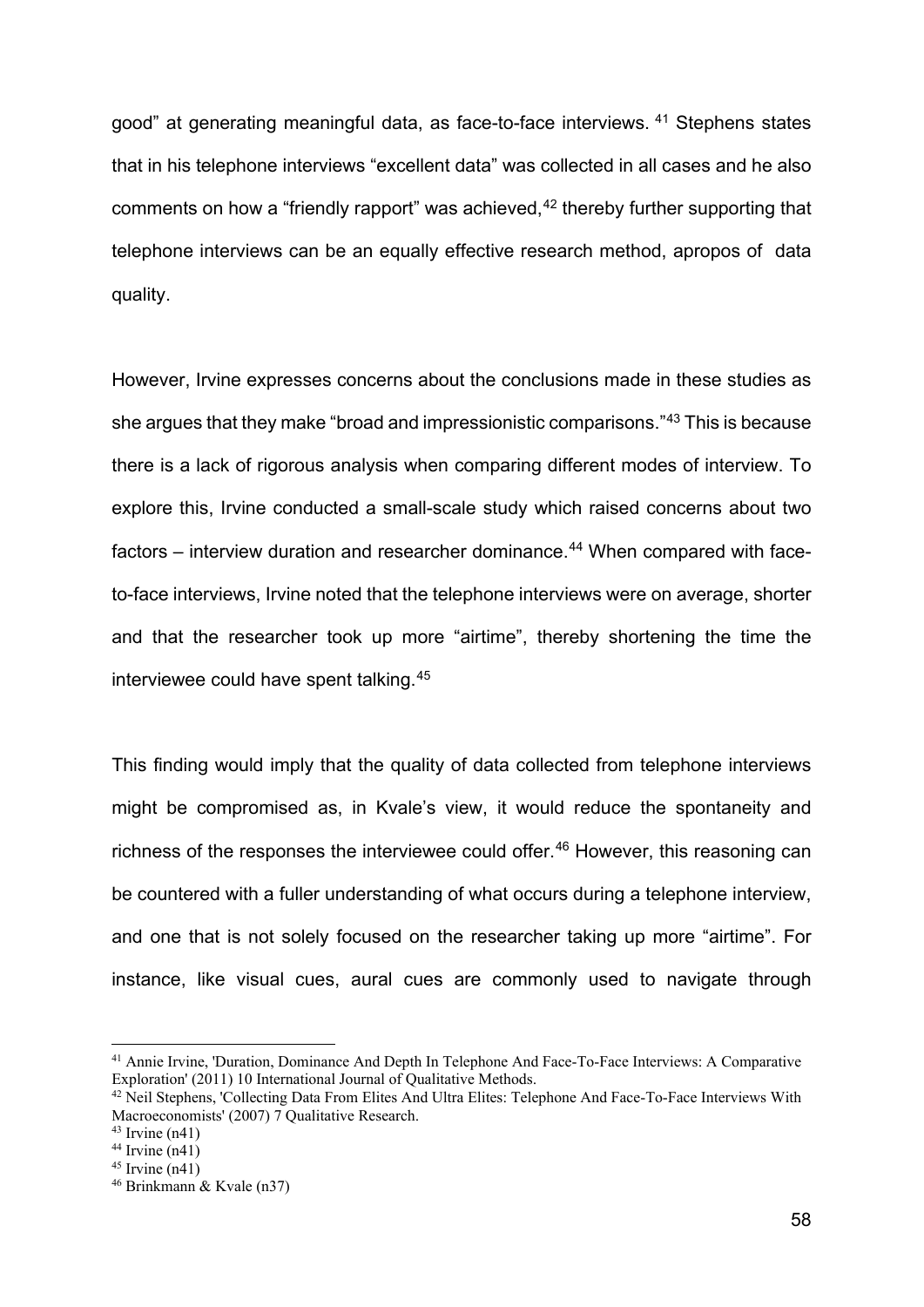telephone conversations,  $47$  and therefore, within the context of an interview, making it a crucial way to clarify an interviewee's responses and confirm that they have fully understood what is being asked. Furthermore, as per Kvale's measure of quality mentioned earlier, following up on the responses given by the interviewee would only increase the validity and reliability of the data collected.<sup>[48](#page-9-1)</sup>

#### *3.2 Duration of Interviews*

Telephone interviews, when compared to face-to-face interviews, are perceived to be shorter in length by qualitative researchers, as it is associated with polling and surveys.  $49$  In addition to this, telephone interviews are oftentimes kept shorter to avoid participant fatigue.[50](#page-9-3) This is a phenomenon that is usually associated with surveys where the participant becomes tired and as a result can negatively affect their participation with the research. [51](#page-9-4)

However, in a study conducted by Vogl, it was found that there was no significant difference in the interview length, the number and proportion of words spoken by the participants or need for clarification between telephone and face-to-face interviews.<sup>[52](#page-9-5)</sup> Moreover, other studies have also shown that the mode of the interview does not determine the duration of the interview and in some cases found that interviewees were willing to spend anywhere between one to three hours participating in a telephone interview.[53](#page-9-6)

<span id="page-9-0"></span><sup>47</sup> Holt (n12)

<span id="page-9-1"></span><sup>48</sup> Brinkmann & Kvale (n37)

<span id="page-9-2"></span><sup>&</sup>lt;sup>49</sup> Chapple (n17); Sweet (n30); Irvine (n41)

<span id="page-9-3"></span> $50$  Shuy (n16)

<span id="page-9-4"></span><sup>51</sup> Paul J. Lavrakas, 'Respondent Fatigue', *Encyclopedia of Survey Research Methods* (Sage 2008).

<span id="page-9-5"></span><sup>52</sup> Susanne Vogl, 'Telephone Versus Face -To-Face Interviews' (2013) 43 Sociological Methodology.

<span id="page-9-6"></span> $53$  Stephens (n42); Holt (n12)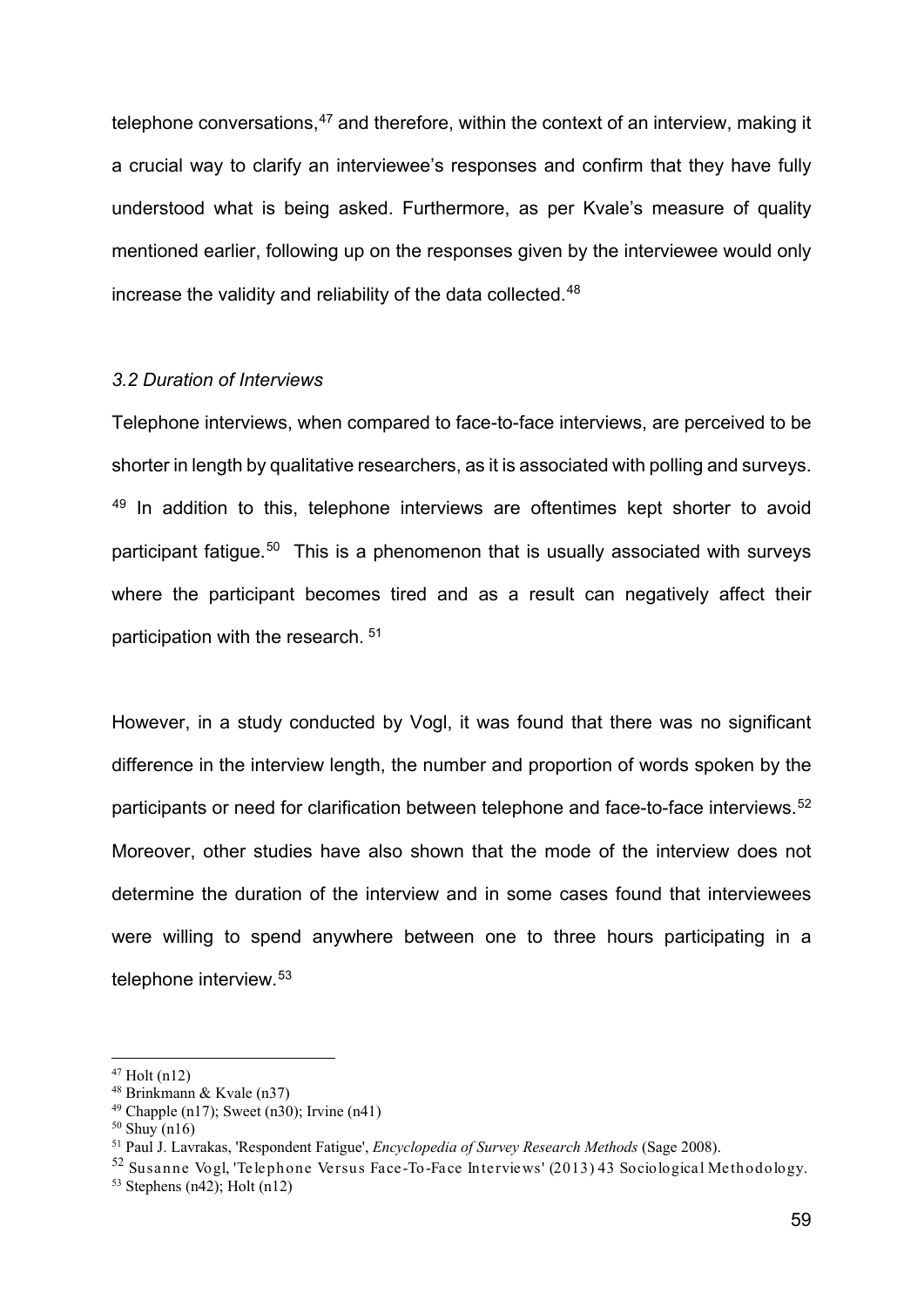Whilst, it is important to note that the duration of an interview cannot be conflated with quality of data, telephone interviews have often faced criticism of producing lower quality data as they are perceived to offer a shorter window of opportunity for the researcher to engage with the participant.<sup>[54](#page-10-0)</sup> However, this need not be the case as it is found that participants are more likely to engage for longer and share more when they feel comfortable with the interviewer and their role in the research process, thereby offering, richer, in-depth data. [55](#page-10-1)

#### *3.3 Rapport*

The relationship between the interviewer and interviewee plays a significant role in the way the conversation or discourse is managed.<sup>[56](#page-10-2)</sup> In order to obtain good quality data in interviews, building a relationship with the participant plays a key role.<sup>[57](#page-10-3)</sup> Rubin and Rubin state, "given the need to build a relationship and the importance of visual cues in conversations, you'd rightly expect that telephone interviews are not a major way of conducting qualitative interviews."[58](#page-10-4) Developing rapport through technology is deemed to be less effective than in-person meetings, [59](#page-10-5) as being in someone's presence can make it easier to connect and 'break the ice' with strangers. This is not an uncommon viewpoint as it is assumed that both parties being in each other's

<span id="page-10-1"></span><span id="page-10-0"></span><sup>54</sup> Sweet (n30)

<span id="page-10-2"></span><sup>55</sup> Moira Cachia and Lynne Millward, 'The Telephone Medium And Semi‐Structured Interviews: A Complementary Fit' (2011) 6 Qualitative Research in Organizations and Management: An International Journal.

<span id="page-10-3"></span><sup>56</sup> Carol Miller, 'In‐Depth Interviewing By Telephone: Some Practical Considerations' (1995) 9 Evaluation & Research in Education.

<span id="page-10-4"></span><sup>57</sup> ibid

<sup>58</sup> Rubin & Rubin (n32) 141

<span id="page-10-5"></span><sup>59</sup> Novick (n14)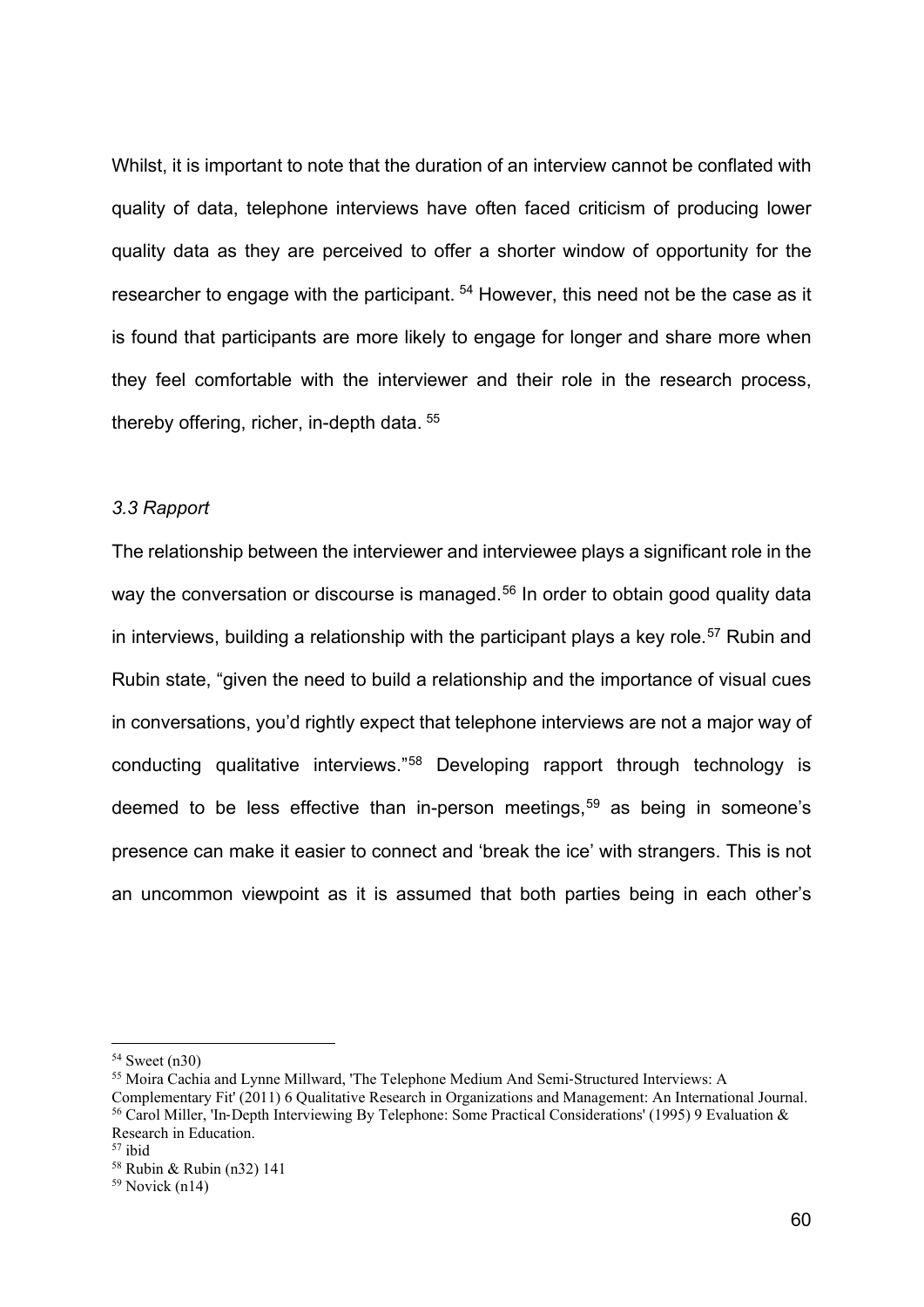physical presence helps to develop rapport, which forms a key part of a qualitative interview.<sup>[60](#page-11-0)</sup>

Lechuga argues that of all the characteristics that make up a successful qualitative interview there is no requirement that they be facing each other in-person<sup>[61](#page-11-1)</sup>. In both interview formats, the interviewer has to put the participant at ease by introducing themselves, the study, clarify any doubts the interviewee may have,  $62$  and obtain consent. All of the qualities mentioned above can be met in a telephone interview if the interviewer takes the time to have a contact call with the participant to arrange the interview,  $63$  and provides an agenda-based introduction,  $64$  which uses a small number of keywords to introduce themselves and the details of the study.[65](#page-11-5) The interviewer can also ask if there are any doubts the interviewee would like clarified and check that they are happy to go ahead with the interview.<sup>[66](#page-11-6)</sup> Evidently, the use of the telephone does not hinder the ability to achieve these qualities, but it merely changes the way these qualities are achieved. This forms a foundational rapport between the interviewer and interviewee which can then be built upon when the interview begins.

Creating and maintaining a comfortable interview environment helps to increase the rapport and builds trust between the interviewer and the interviewee. $67$  This can also have an impact on the duration of an interview. Participants are more likely to engage

<span id="page-11-0"></span><sup>60</sup> Andrea Fontana and James H. Frey, 'The Interview: From Neutral Stance To Political Involvement', *The Sage handbook of qualitative research* (3rd edn, Sage 2005).

<span id="page-11-1"></span> $61$  Lechuga (n13)

<span id="page-11-2"></span><sup>62</sup> Cohen, Manion & Morrison (n8) 537

<span id="page-11-3"></span><sup>&</sup>lt;sup>63</sup> Philip Burnard, 'The Telephone Interview As A Data Collection Method' (1994) 14 Nurse Education Today.

<span id="page-11-4"></span><sup>64</sup> Hanekke Houtkoop-Steenstra and Huub van den Bergh, 'Effects Of Introductions In Large-Scale Telephone Survey Interviews' (2000) 28 Sociological Methods & Research.

<span id="page-11-5"></span><sup>65</sup> Cohen, Manion & Morrison (n8) 537

<span id="page-11-6"></span><sup>66</sup> Rod Dicker and John Gilbert, 'The Role Of The Telephone In Educational Research' (1988) 14 British Educational Research Journal. Dicker & Gilbert (n38)

<span id="page-11-7"></span> $67$  Novick (n14)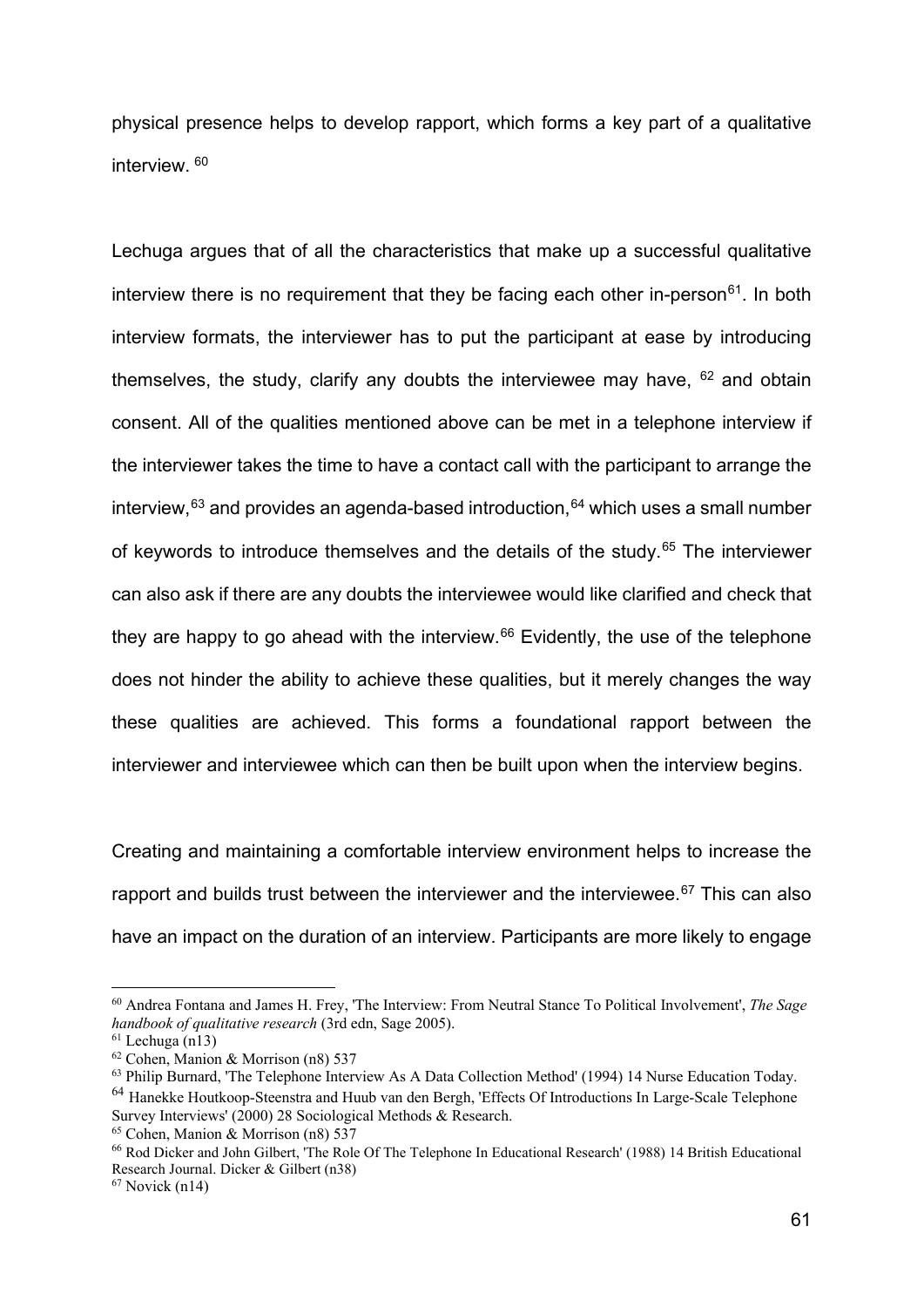actively in interviews and share more when they feel comfortable with the interviewer and the research process.<sup>[68](#page-12-0)</sup> This is influenced by the personality and skill of the interviewer, and the attitude, nature and the personality of the participant.<sup>[69](#page-12-1)</sup> Some may find meeting and talking to a stranger more daunting than speaking to them on the telephone, especially if they are shy or if the subject of the discussion is sensitive and embarrassing in nature.[70](#page-12-2) Good rapport in this case will allow for the interviewee to share without inhibition, providing richer and more meaningful responses thereby improving the quality of data generated. As the abovementioned interpersonal demands are not dependent on the mode used in the interview, telephone interviews cannot be dismissed as a secondary option in qualitative research.

### *3.4 Visual Data*

The absence of visual data in telephone interviews is a prominently cited concern amongst qualitative researchers.<sup>[71](#page-12-3)</sup> Novick suggests there is a bias towards face-toface interviews which can be attributed to lack of visual data in telephone interviews.  $72$  It is argued that being in the presence of the interviewee allows the interviewer access to cognitive and emotional content which can be vital in providing detail and richness to the data and the interpretation of the interviewee's verbal responses.<sup>[73](#page-12-5)</sup> The importance placed on visual data, is one of the factors that keeps telephone interviews in a secondary position to face-to-face interviews.

<span id="page-12-0"></span> $68$  Novick (n14)

<span id="page-12-1"></span> $69$  Lechuga (n13)

<span id="page-12-2"></span> $70$  Burnard (n 63)

<span id="page-12-3"></span><sup>&</sup>lt;sup>71</sup> Stephens (n42); Novick (n14); Holt (n12); Lechuga (n13)

<span id="page-12-4"></span> $72$  Novick (n14)

<span id="page-12-5"></span><sup>&</sup>lt;sup>73</sup> Fontana & Frey (n60); Novick (n14)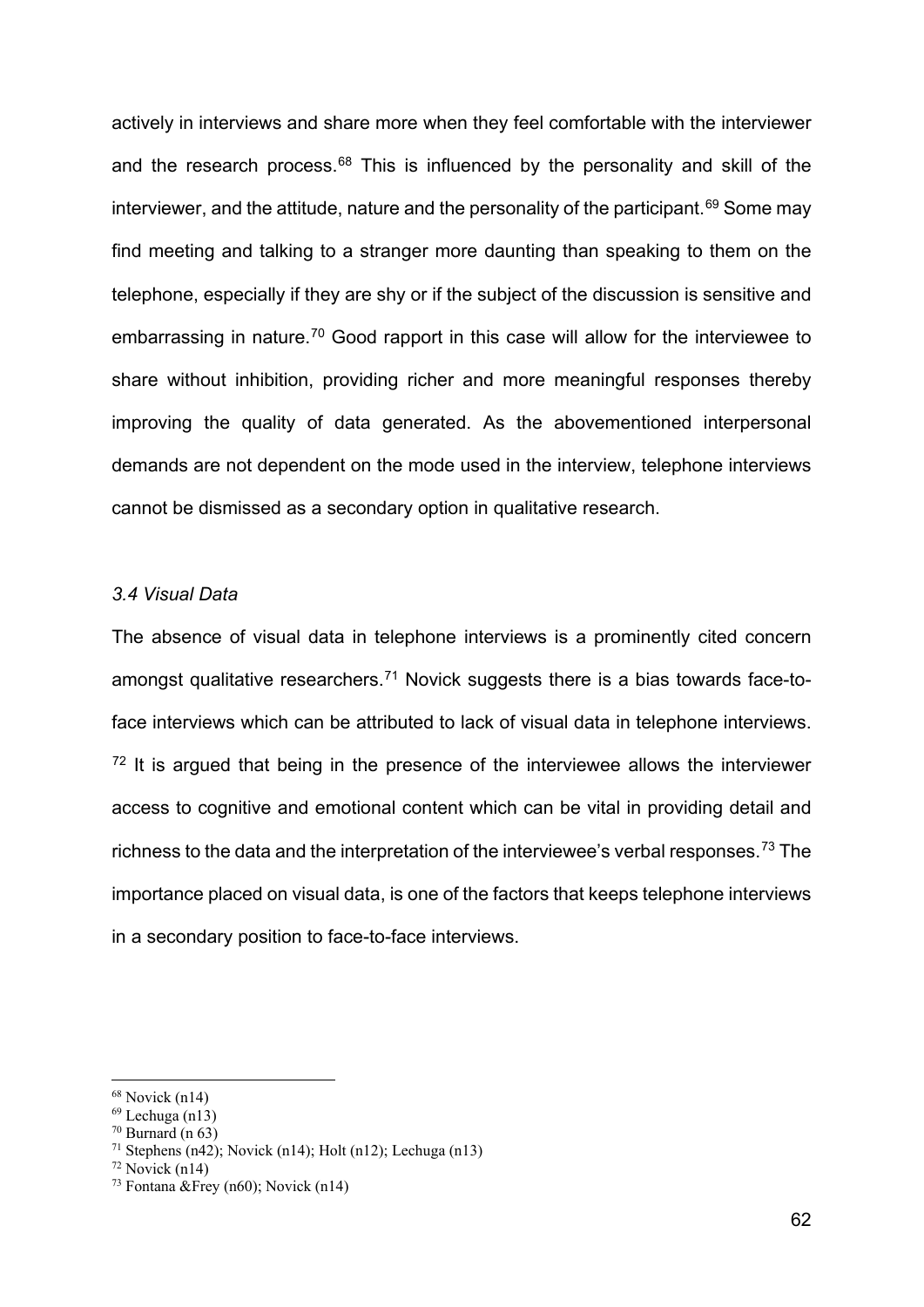Visual cues in face-to-face interviews can help the interviewer gauge the direction of the interview and it allows interviewees to know that the interviewer is present and listening by nodding or smiling when they are not speaking or asking questions.<sup>[74](#page-13-0)</sup> These visual cues help the interviewer navigate through quieter segments of the interview. From his study with telephone interviews, Stephens notes that in the absence of visual cues there is a greater need to guide the conversation.[75](#page-13-1) For example, to mitigate against silences in the interview, indicators such as 'umm', 'ahh' and 'yes' are used.[76](#page-13-2) Holt corroborates Stephens' experience and further mentions that there is a thin line between the researcher's interjections directing the narrative, and, assuring the participants of the researcher's presence.  $77$  Although the use of such indicators could be perceived to interject and guide the flow of the interview or take up "airtime",<sup>[78](#page-13-4)</sup> they are also used in everyday telephone calls to indicate one's presence in the conversation. Therefore, it likely participants would find this to be a natural feature of a telephone call, just as nodding in face-to-face conversations. It is the responsibility of the interviewer to stay within the "line", as Holt warns,  $79$  to create a "mostly uninterrupted" research setting, $80$  to maintain objectivity thereby ensuring increased data quality.

Visual contextual data tells us about a participant's identity and where they are situated.<sup>[81](#page-13-7)</sup> Depending on the relevance of the research setting and the topic of the

<span id="page-13-0"></span><sup>74</sup> Cachia & Millward (n55)

<span id="page-13-1"></span> $75$  Stephens (n42)

<span id="page-13-2"></span><sup>&</sup>lt;sup>76</sup> Stephens  $(n42)$ ; Holt  $(n12)$ 

<span id="page-13-3"></span> $77$  Holt (n12)

<span id="page-13-4"></span> $78$  Irvine (n41)

<span id="page-13-5"></span> $79$  Holt (n12)

<span id="page-13-6"></span><sup>80</sup> Kirkevold & Bergland (n40)

<span id="page-13-7"></span> $81$  Holt (n12)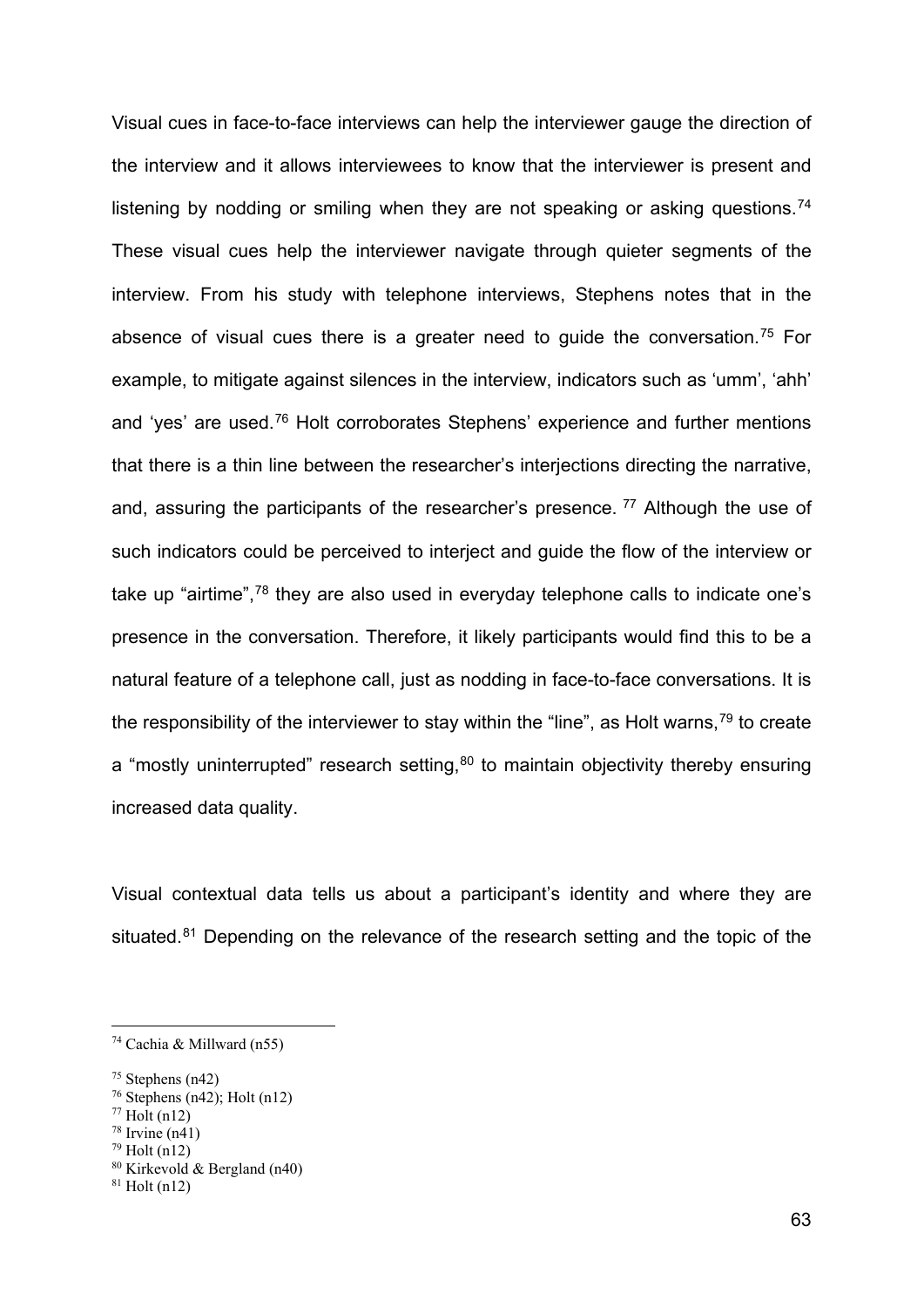study, the visual context could indicate possible areas for further probing.<sup>[82](#page-14-0)</sup> For example, if the research setting is in an interviewee's home, it could provide the interviewer with more context about the individual, giving them the opportunity to ask further questions which are specific to their visual observations, if applicable to the study. This could complement and add layers to the data collected from their verbal responses. In some studies, where participant observation is part of the research objective, not being able to see the participant can be disadvantageous.<sup>[83](#page-14-1)</sup> However, in most other cases, the discourse analysis focuses on and stays "at the level of the text." $84$  This is common practice in interviews,  $85$  therefore, the absence of visual data in telephone interviews does not necessarily have a negative impact on data quality as it is commonly perceived.

The bias against telephone interviews can be ascribed to the absence of visual data and the implication of this on data quality. $86$  To ensure the quality of data in telephone interviews, there is a need to fully articulate responses and behaviour.<sup>[87](#page-14-5)</sup> This is because non-verbal behaviour and other visual contextual data can be easily misrepresented.[88](#page-14-6) Therefore, in telephone interviews, participants explaining their behaviour and explicitly stating their perspectives on a topic, would provide richer interview transcripts, which are less susceptible to interpretation issues.<sup>[89](#page-14-7)</sup> Alternatively, it has been contended that participants could misrepresent themselves

<span id="page-14-0"></span> $82$  Novick (n14)

<span id="page-14-1"></span><sup>83</sup> Raymond Opdenakker, 'Advantages And Disadvantages Of Four Interview Techniques In Qualitative Research' (2006) 7 Forum: Qualitative Social Research <http://nbn-resolving.de/urn:nbn:de:0114-fqs0604118.> accessed 15 April 2021.

<span id="page-14-2"></span><sup>84</sup> Holt (n12)

<span id="page-14-3"></span> $85$  Novick (n14)

<span id="page-14-4"></span> $86$  Novick (n14)

<span id="page-14-5"></span><sup>87</sup> Stephens (n42)

<span id="page-14-6"></span><sup>88</sup> Sturges & Hanrahan (n15)

<span id="page-14-7"></span> $89$  Holt (n12)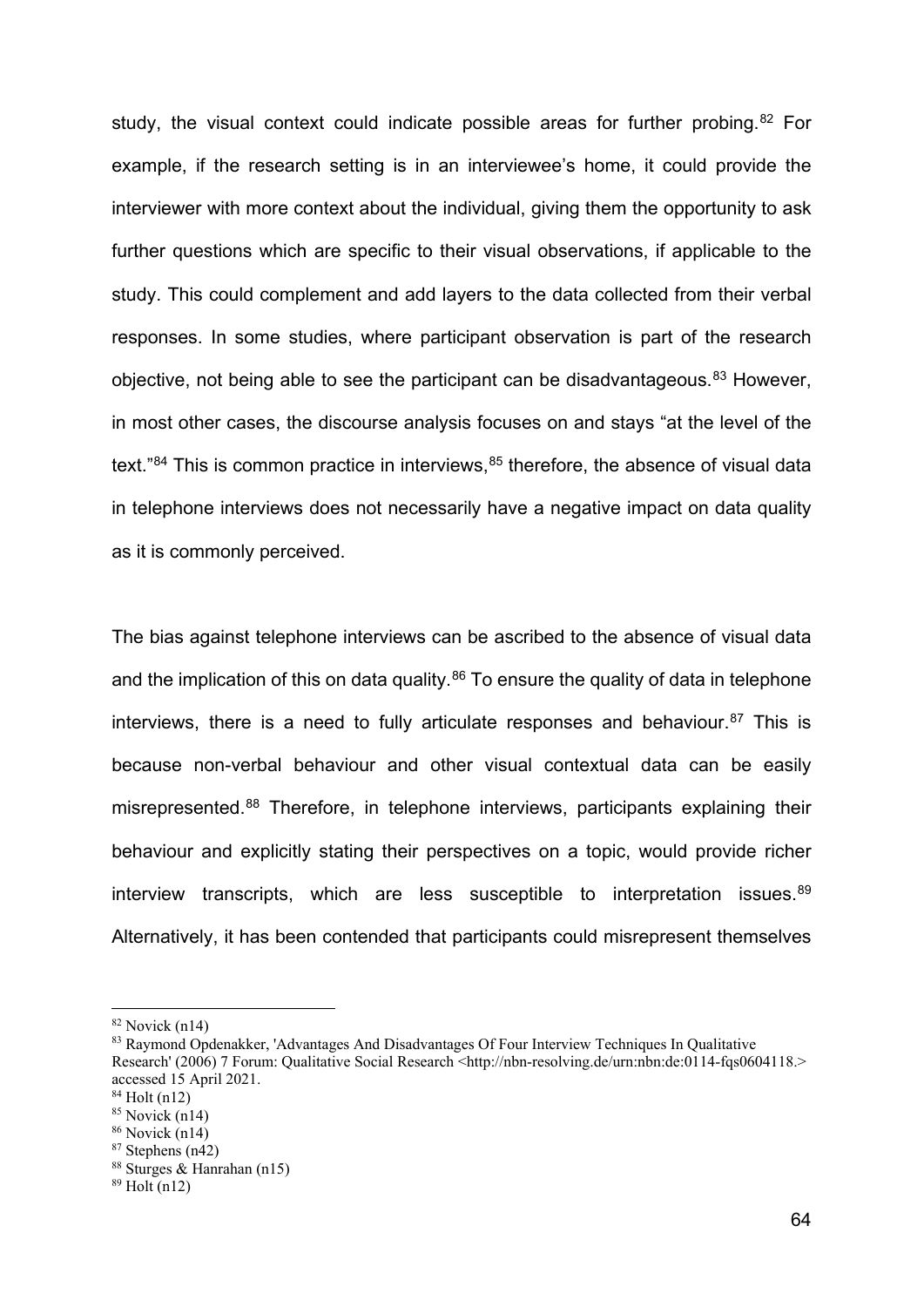in telephone interviews as the interviewer has no visual data to work with,  $90$  making it harder to know when misleading information is provided. <sup>91</sup> The absence of visual cues and contextual data can give more leeway for such occurrences to take place, but there is nothing to suggest that this is more likely to happen in telephone interviews rather than face-to-face ones.

Overall, visual data can be useful in some types of research but generally, the lack of it in telephone interviews does not necessarily diminish the quality of data obtained from them because the words spoken by the participant take precedent.<sup>[92](#page-15-2)</sup>

### **4. Telephone Interviews – a viable primary method?**

As mentioned earlier, telephone interviews are usually considered and used where face-to-face interviews are not possible. So far, the main reasons for the underutilisation of telephone interviews in qualitative research have been discussed. This section will focus on some of the reasons why telephone interviews can be beneficial in qualitative research.

Accessibility to participants is one of the key advantages of telephone interviews. It broadens the geographical scope of the research study at a low cost, as travel costs are mitigated, allowing for a wider range of participants to take part, including under-represented groups.<sup>[93](#page-15-3)</sup> This makes wide-scale research more affordable for all

<span id="page-15-0"></span><sup>90</sup> Karl Nunkoosing, 'The Problems With Interviews' (2005) 15 Qualitative Health Research.

<span id="page-15-1"></span><sup>&</sup>lt;sup>91</sup> Rob Garbett and Brendan Mccormack, 'The Experience Of Practice Development: An Exploratory Telephone Interview Study' (2001) 10 Journal of Clinical Nursing.

<span id="page-15-2"></span> $92$  Novick (n14)

<span id="page-15-3"></span><sup>&</sup>lt;sup>93</sup> Sturges & Hanrahan (n15)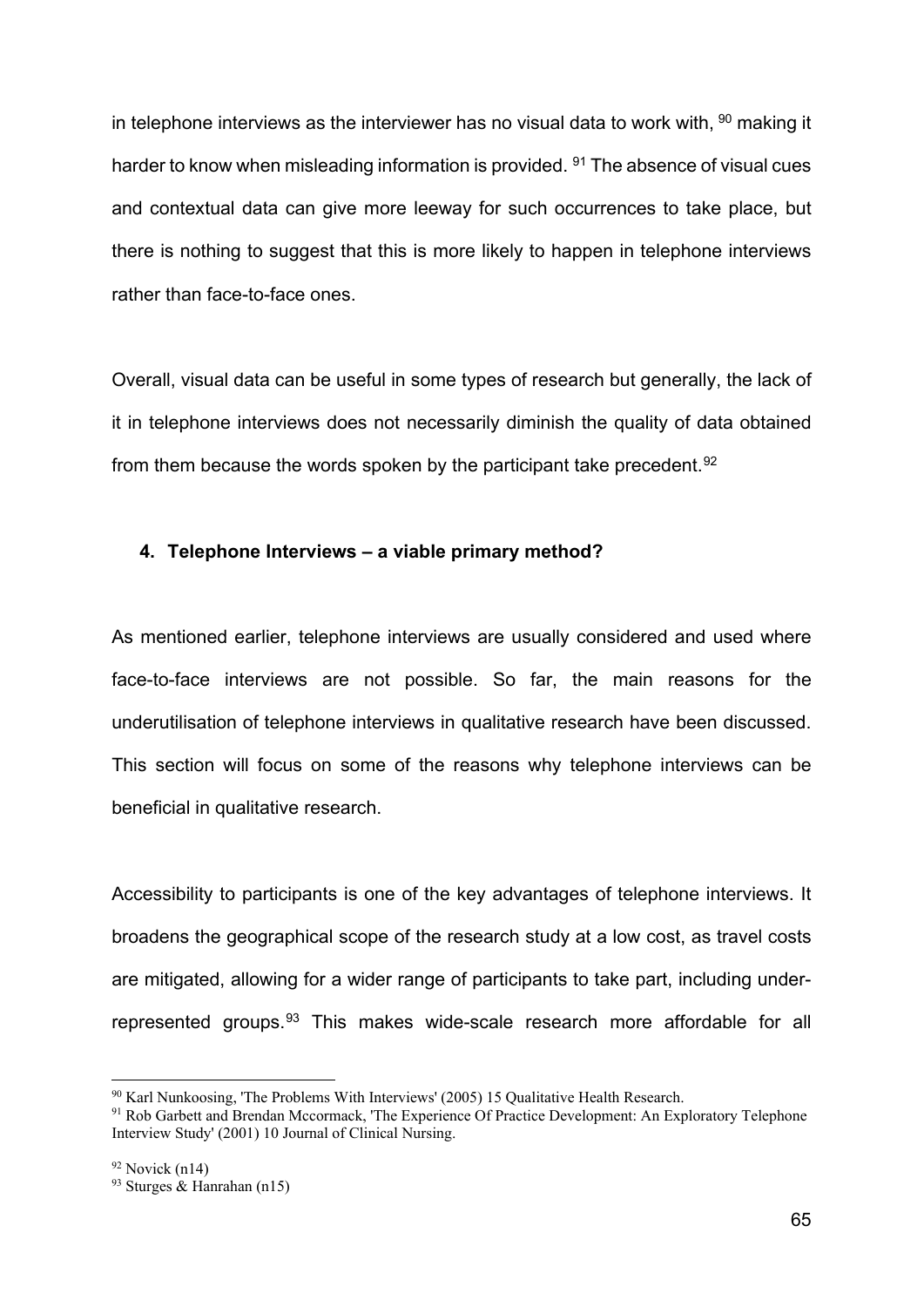researchers. It also allows for researchers to speak to participants who are hard to contact due to time constraints, making it more likely and easier for them to participate in research studies.<sup>[94](#page-16-0)</sup> This way they can do the interview without having to spend extra time, money and effort travelling to and from the interview location.<sup>[95](#page-16-1)</sup> Thus, telephone interviews are a more cost-effective method with greater access to participants than face-to-face interviews.

Telephone interviews provide more flexibility to both the interviewer and their participants. Interviewees can choose the time and setting of the interview to protect their privacy and ensure their comfort and convenience<sup>[96](#page-16-2)</sup> by "remaining on their own turf."[97](#page-16-3) This increased privacy and relative anonymity in telephone interviews creates a conducive research setting for sharing sensitive information.<sup>[98](#page-16-4)</sup> It also provides an increased sense of safety to the interviewer without having to visit difficult or dangerous environments.[99](#page-16-5) Moreover, it gives interviewers the flexibility to take notes as they wish without distracting the interviewee.<sup>[100](#page-16-6)</sup>

Generally, in qualitative interviews the interviewer is in the driving seat, determining most aspects of the interview process. This lack of power within the interview situation can result in participants providing "imperfect, ambiguous, incomplete or otherwise unsuccessful representations of their actual knowledge and opinions" which negatively impacts the quality of the data obtained.<sup>[101](#page-16-7)</sup> Telephone interviews naturally allow

- <span id="page-16-3"></span> $97$  McCoyd & Kerson (n1)
- <span id="page-16-4"></span><sup>98</sup> Sturges & Hanrahan (n15)

<span id="page-16-0"></span><sup>94</sup> Cachia & Milward (n55)

<span id="page-16-1"></span><sup>95</sup> Cachia & Milward (n55)

<span id="page-16-2"></span><sup>96</sup> Holt (n12)

<span id="page-16-5"></span><sup>99</sup> Carr & Worth (n2)

<span id="page-16-6"></span> $100$  Carr & Worth (n2)

<span id="page-16-7"></span> $101$  Shuy (n16)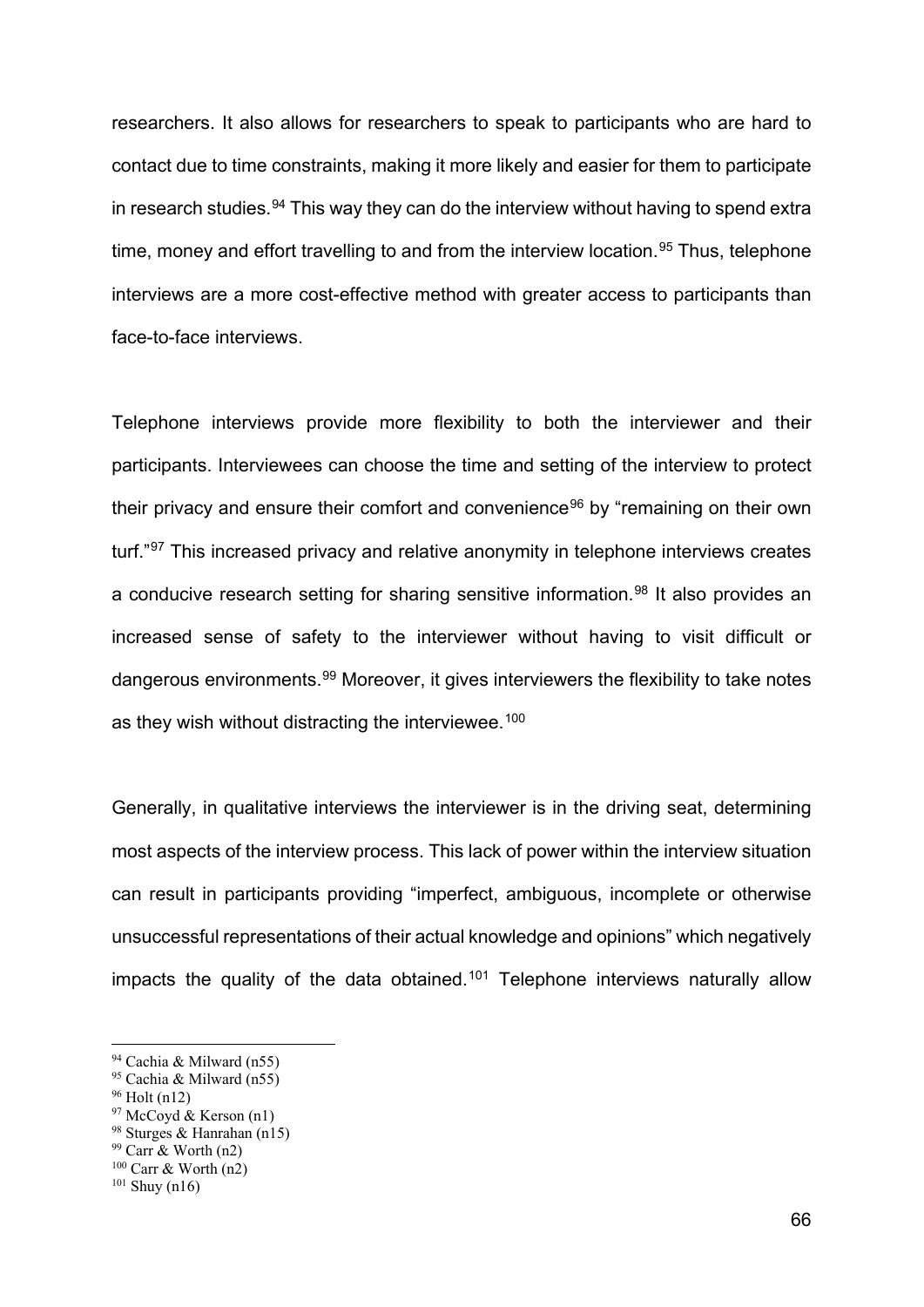participants to have greater control over the social space in which the research takes place compared to face-to-face interviews,<sup>[102](#page-17-0)</sup> redressing the inherent power imbalance. This reduces the social pressure and improves the rapport between the interviewer and interviewee.<sup>[103](#page-17-1)</sup>

Some types of visual data like one's appearance (class, race, gender, clothing, accent etc.) may influence the interviewee in face-to-face interviews, subjecting the data collected to bias. [104](#page-17-2) Although, such observable characteristics can help the interviewer and the interviewee "orient towards each other,"<sup>[105](#page-17-3)</sup> it can also create barriers between the interviewer and interviewee in the form of 'interviewer effect'. [106](#page-17-4) Such characteristics can reduce the level of objectivity in the interview process thereby having a negative impact on the quality of data collected. Efforts are made in face-toface interviews to neutralise 'interviewer effects' by adjusting the interviewer's appearance to suit the research environment, however, it is important to point out that telephone interviews naturally minimise such bias as it does not take into account visual factors.[107](#page-17-5) An interviewer's accent is a significant characteristic that could influence power and privilege in a research setting and this applies to telephone interviews too.<sup>[108](#page-17-6)</sup> Nevertheless, 'interviewer effect' is far more prominent in face-toface interviews. Hence, the increased level of anonymity and reduced social presence in telephone interviews, minimises the influence of the interviewer, creating more effective conditions for the interview to produce higher quality data as previously

<span id="page-17-0"></span> $102$  Stephens (n42)

<span id="page-17-1"></span> $103$  McCoyd & Kerson (n1)

<span id="page-17-2"></span><sup>104</sup> Shannon M. Oltmann, 'Qualitative Interviews: A Methodological Discussion Of The Interviewer And Respondent Contexts' (2016) 17 Forum Qualitative Sozialforschung / Forum: Qualitative Social Research <https://www.qualitative-research.net/index.php/fqs/article/view/2551/3998> accessed 7 July 2021.  $105$  Holt (n12)

<span id="page-17-4"></span><span id="page-17-3"></span> $106$  Novick (n14)

<span id="page-17-5"></span> $107$  Shuy (n16)

<span id="page-17-6"></span> $108$  Oltmann (n104)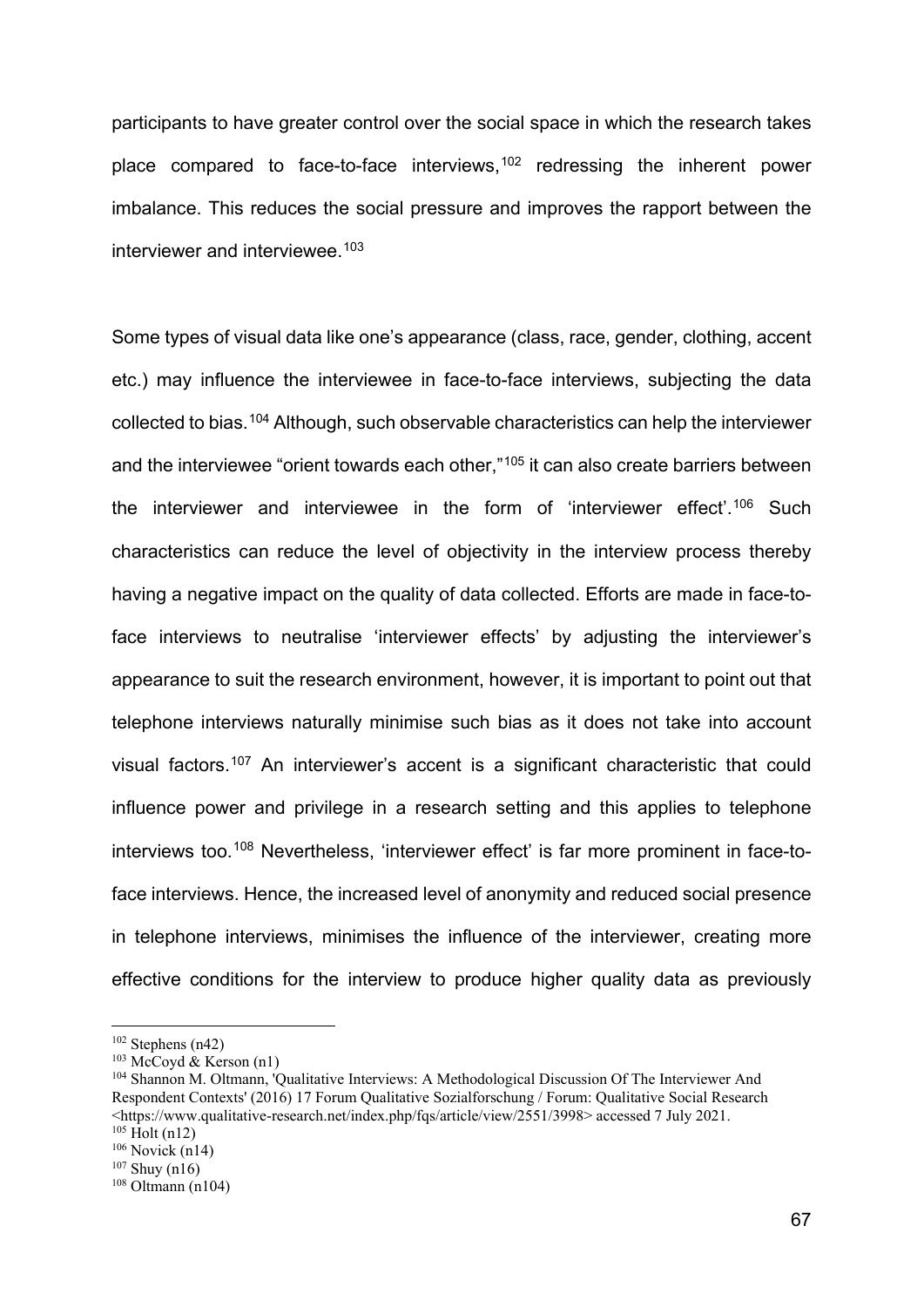outline by Kirkevold and Bergland.<sup>[109](#page-18-0)</sup> This diminishes issues with privilege and power imbalance in the interview process.<sup>[110](#page-18-1)</sup>

# **5. The Impact of Covid-19 on the Use of Telephone Interviews**

The Covid-19 pandemic has had a significant impact on the way our lives are conducted. As Teti et al. outline, the pandemic is a "social event that is disrupting our social order."<sup>111</sup> The effects of this have also been felt in research, with researchers having to re-design their methodology due to social distancing and lockdown measures.[112](#page-18-3) This has meant that alternative methods to face-to-face interviews had to be adopted for research to continue. These circumstances have caused a shift from the traditional way of conducting interviews to include the use of technology. The use of telephones and video-conferencing platforms such as Skype, Zoom, Microsoft Teams, Webex and GoToMeeting have become the norm<sup>[113](#page-18-4)</sup> for work, personal and research purposes. This illustrates how the use of technology in social interactions is becoming increasingly normalised, making it more effective for facilitating research than face-to-face interviews, especially during the pandemic. In times like this, our reliance on face-to-face interviews must be questioned and consideration should be

<span id="page-18-3"></span><sup>112</sup> Geraldine Foley, 'Video-Based Online Interviews For Palliative Care Research: A New Normal In COVID-19?' (2021) 35 Palliative Medicine.

<span id="page-18-4"></span> $113$  Foley (n112)

<span id="page-18-0"></span> $109$  Novick (n14)

<span id="page-18-1"></span><sup>110</sup> Holt (n12)

<span id="page-18-2"></span><sup>111</sup> Michelle Teti, Enid Schatz and Linda Liebenberg, 'Methods In The Time Of COVID-19: The Vital Role Of Qualitative Inquiries' (2020) 19 International Journal of Qualitative Methods.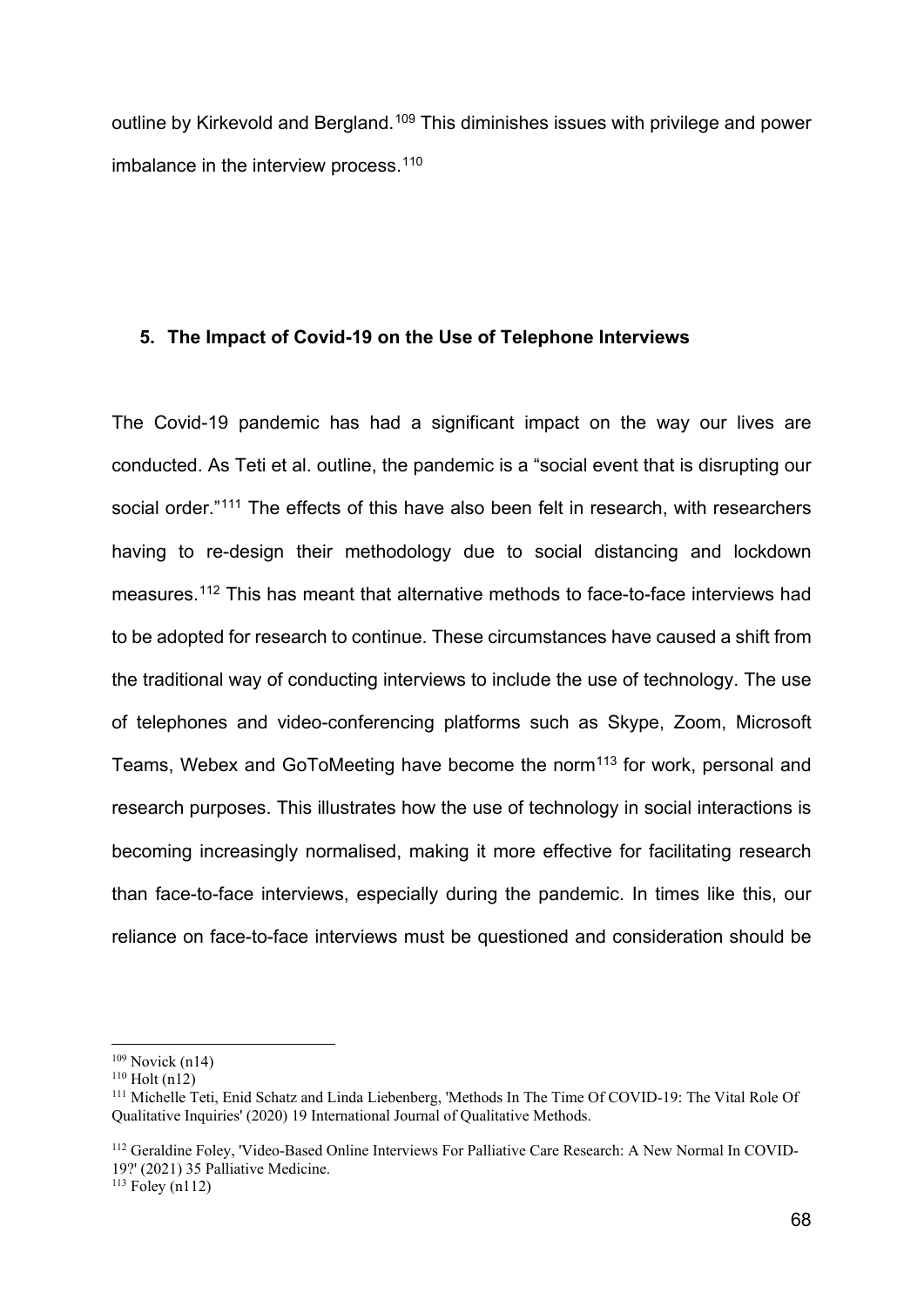given to whether other methods, like telephone interviews, should continue to be regarded solely as an alternative rather than a primary option.

It usually takes unforeseen issues of access for researchers to primarily use modes like telephone for conducting interviews.<sup>[114](#page-19-0)</sup> This article aims to broaden this perception, so that telephone interviews are considered a primary choice of method. I recognise that the purpose and nature of the research plays a big role in determining the mode of interviews used, and that telephone interviews may not suit some studies.[115](#page-19-1) For example, ethnographic studies or some highly sensitive topics may not be appropriate.<sup>[116](#page-19-2)</sup> However, the methodological strengths of telephone interviews are brought to light even more by the pandemic.

With the implementation of social distancing measures worldwide, access to participants became a key obstacle in research. Despite this, telephones allow for quick, simple, safe and cheap access to participants even in such circumstances. There are virtual research methods that could be equally advantageous for accessibility purposes, like online interviews. [117](#page-19-3) Nonetheless, as telephones are a form of technology that most participants would be familiar with and have access to without the need for internet, it casts a wider net to gather participants. Telephones ensure the inclusion of a wider range of age groups and participants from different socio-economic backgrounds, as virtual research methods will require more expensive technology such smartphones, laptops, computers and reliable internet connection.

<span id="page-19-0"></span><sup>114</sup> Holt (n12)

<span id="page-19-1"></span> $115$  Oltmann (n104)

<span id="page-19-2"></span> $116$  Lechuga (n13)

<span id="page-19-3"></span><sup>&</sup>lt;sup>117</sup> Valeria Lo Iacono, Paul Symonds and David H.K. Brown, 'Skype As A Tool For Qualitative Research Interviews' (2016) 21 Sociological Research Online.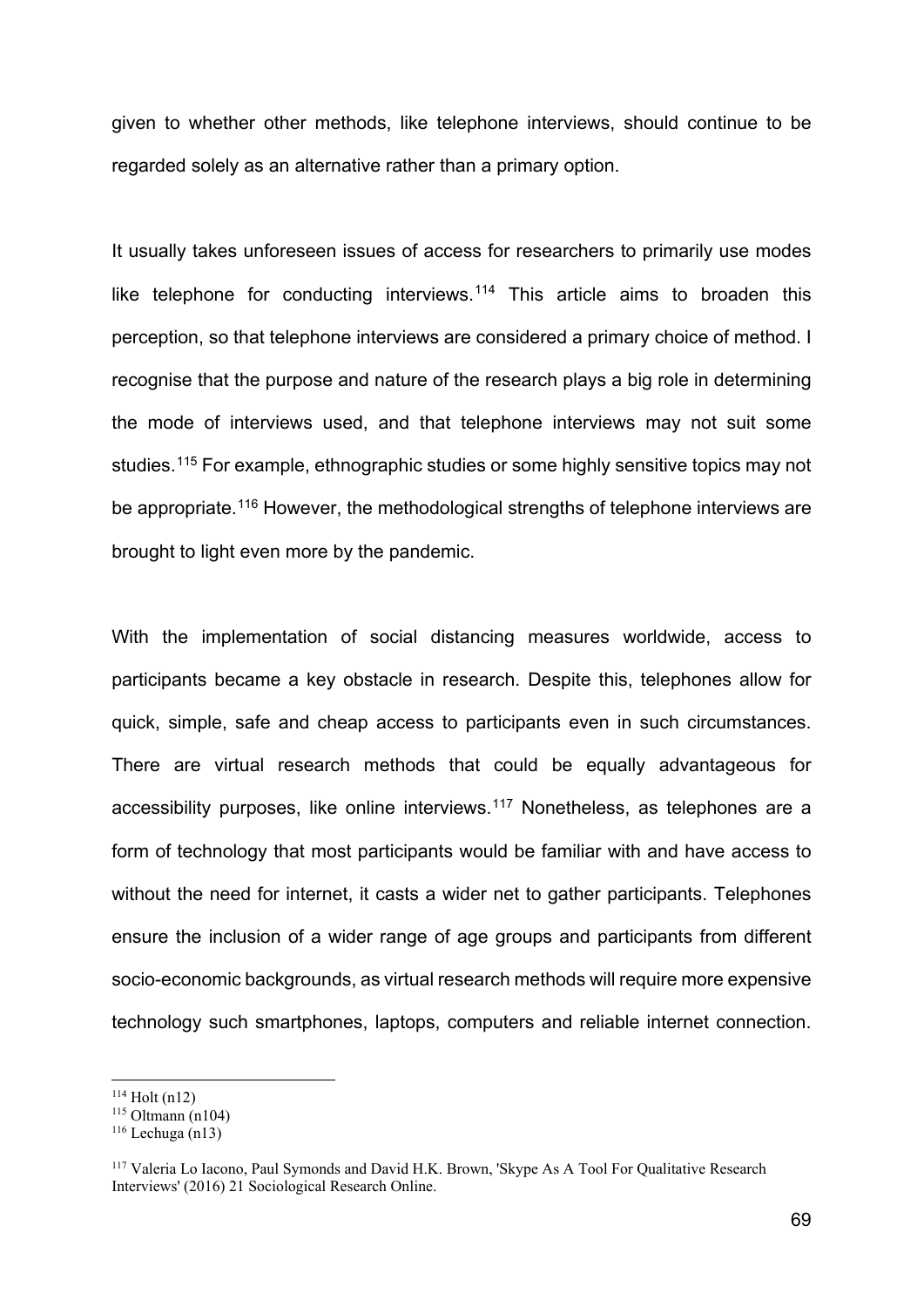As a result, virtual research methods will only be considered in a limited capacity; especially, in relation to its impact on telephone interviews.

During the pandemic, many people have had to conduct their lives differently with working from home, caring responsibilities, home schooling, and health concerns to mention a few factors. This has increased work and home pressures for some, therefore making them harder to reach due to lockdown measures. For example, in a women-dominated profession like teaching,<sup>[118](#page-20-0)</sup> access to participants has become even harder due to added pressures during the pandemic. Studies show that worklife-balance for women during the Covid-19 pandemic has been disproportionately affected by the exacerbation of traditional gender stereotypes and inequalities within families and society as a whole.<sup>[119](#page-20-1)</sup> Understandably these are trying times for many people, so gathering participants can be tough even when using methods of data collection that are more conducive to the circumstances. Therefore, the flexibility telephone interviews provide to the interviewee by allowing interviews to be conducted at a time and place suited to them is even more important, and it may make participation in research more agreeable to them.

Research settings for interviews were limited during lockdown measures as people were not allowed to leave their homes. These restrictions meant that for many participants finding the most convenient setting may have been more challenging.

<span id="page-20-0"></span><sup>118</sup> 'School Teacher Workforce' (*Ethnicity-facts-figures.service.gov.uk*, 2021) [<https://www.ethnicity-facts](https://www.ethnicity-facts-figures.service.gov.uk/workforce-and-business/workforce-diversity/school-teacher-workforce/latest#:%7E:text=Summary%20of%20School%20teacher%20workforce%20By%20ethnicity%20and%20gender%20Summary&text=in%202019%2C%2075.8%25%20of%20school,and%2085.7%25%20of%20female%20teachers)[figures.service.gov.uk/workforce-and-business/workforce-diversity/school-teacher](https://www.ethnicity-facts-figures.service.gov.uk/workforce-and-business/workforce-diversity/school-teacher-workforce/latest#:%7E:text=Summary%20of%20School%20teacher%20workforce%20By%20ethnicity%20and%20gender%20Summary&text=in%202019%2C%2075.8%25%20of%20school,and%2085.7%25%20of%20female%20teachers)[workforce/latest#:~:text=Summary%20of%20School%20teacher%20workforce%20By%20ethnicity%20and%2](https://www.ethnicity-facts-figures.service.gov.uk/workforce-and-business/workforce-diversity/school-teacher-workforce/latest#:%7E:text=Summary%20of%20School%20teacher%20workforce%20By%20ethnicity%20and%20gender%20Summary&text=in%202019%2C%2075.8%25%20of%20school,and%2085.7%25%20of%20female%20teachers) [0gender%20Summary&text=in%202019%2C%2075.8%25%20of%20>](https://www.ethnicity-facts-figures.service.gov.uk/workforce-and-business/workforce-diversity/school-teacher-workforce/latest#:%7E:text=Summary%20of%20School%20teacher%20workforce%20By%20ethnicity%20and%20gender%20Summary&text=in%202019%2C%2075.8%25%20of%20school,and%2085.7%25%20of%20female%20teachers) accessed 22 April 2021.

<span id="page-20-1"></span><sup>&</sup>lt;sup>119</sup> Heejung Chung, Holly Birkett, Sarah Forbes and Hyojin Seo, 'Covid-19, Flexible Working, And Implications For Gender Equality In The United Kingdom' (2021) 35 Gender & Society.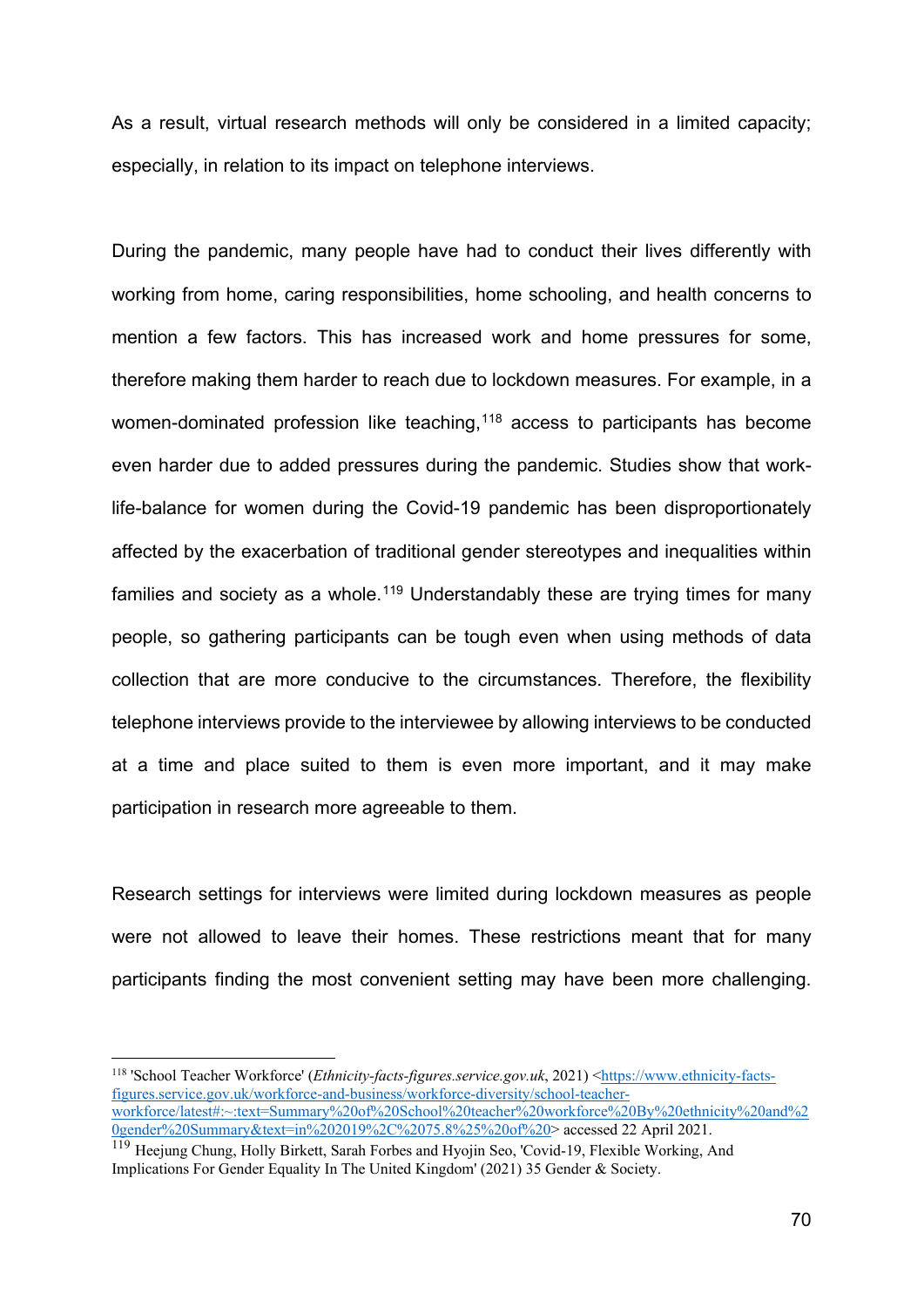External factors such as distractions and disturbances around the participant may be a major cause of concern for the interviewer and potentially the interviewee. This is especially true for those with parental and caring responsibilities. In this case, the both the interviewer and interviewee have less control over the social space in which the interview takes place. Nevertheless, telephones present the option of going outside the home environment to participate in an interview, without having to rely on the internet.

Yet, video-conferencing platforms were heavily-used during the pandemic to conduct online meetings between people.<sup>[120](#page-21-0)</sup> This established a new 'normal' where interactions with another person could take place with visual data available unlike with telephone calls. Although, video-calls allow the interviewer and the interviewee to see each other, we typically only see the interviewee's face, possibly missing visual cues from the rest of the body.<sup>[121](#page-21-1)</sup> This limits the visual data obtained and its relevance to the study must be considered. Notably, there is strength in "staying at the level of the text", allowing the interviewer to focus solely on the words spoken and the aural cues in the interview.[122](#page-21-2)

In addition, using video during online interviews will subject participants at home to the interviewer looking into their personal space, which could raise issues of privacy. The "researcher gaze" becomes even more penetrating and intrusive in such circumstances, causing some participants to feel more comfortable and safe<sup>[123](#page-21-3)</sup> with

<span id="page-21-2"></span> $122$  Holt (n12)

<span id="page-21-0"></span> $120$  Foley (n112)

<span id="page-21-1"></span><sup>&</sup>lt;sup>121</sup> Lo Iocono, Symonds & Brown (n117)

<span id="page-21-3"></span><sup>&</sup>lt;sup>123</sup> McCoyd & Kerson (n1)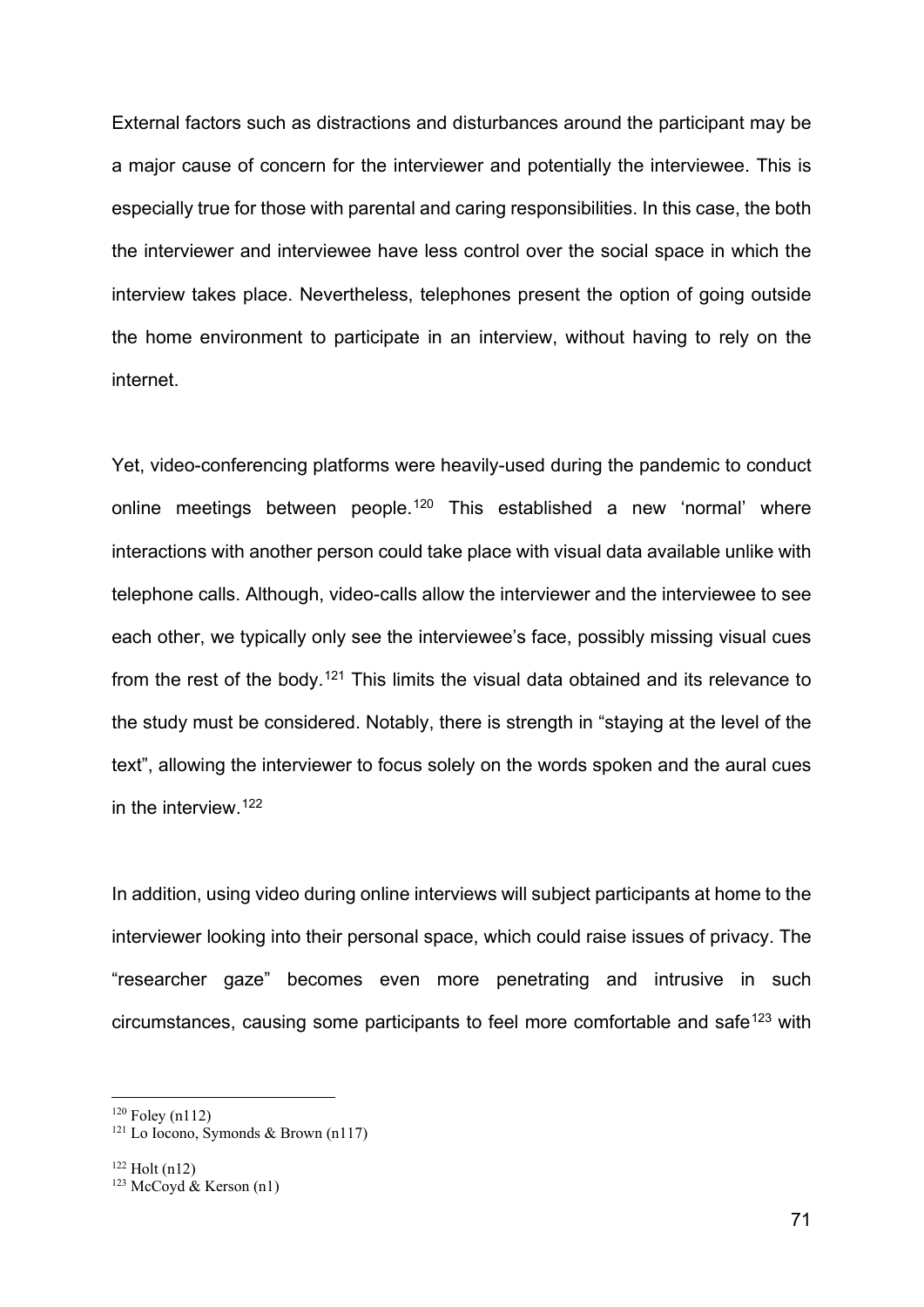solely audio communication, especially when interviews may be conducted by a stranger. There are ways to blur or change backgrounds on the various video-conferencing platforms<sup>[124](#page-22-0)</sup> however, it is notable that telephone calls do not present this issue, thereby requiring less effort on the part of the interviewee to protect their personal space.

Overall, the Covid-19 pandemic has had an impact on the way in which we conduct our lives and this may have lasting effects. This is true for the future of qualitative interviewing as such unprecedented circumstances have required researchers to broaden their thinking and embrace methods that were previously underutilised due to its perceived inferiority to face-to-face interviews. Telephone interviews are one such method, however, with the advent of the internet, online interviews have quickly overshadowed it as a mode of interview. Online interviews have been known to challenge methodological norms, bringing with it an sense of excitement.[125](#page-22-1) It seems like the pandemic has fuelled this further with the advent and prominent use of numerous online platforms. As the trend shows, although telephone interviews provide a simple, cost-effective and widely accessible method of data collection, it may continue to be neglected as a primary method in qualitative research post-pandemic. It is worth noting, however, that all these online platforms are based on traditional qualitative methods like in-person meetings, telephone calls and letters.[126](#page-22-2) Therefore, telephone interviews are a tried and tested mode of interviews, making it reliable and more well-established than online platforms. It also has minimal issues with regard to

<span id="page-22-0"></span><sup>124</sup> Lo Iocono, Symonds & Brown (n117)

<span id="page-22-1"></span> $125$  Novick (n14)

<span id="page-22-2"></span><sup>&</sup>lt;sup>126</sup> Reference is made here to video-calls, conference calls and email interviews.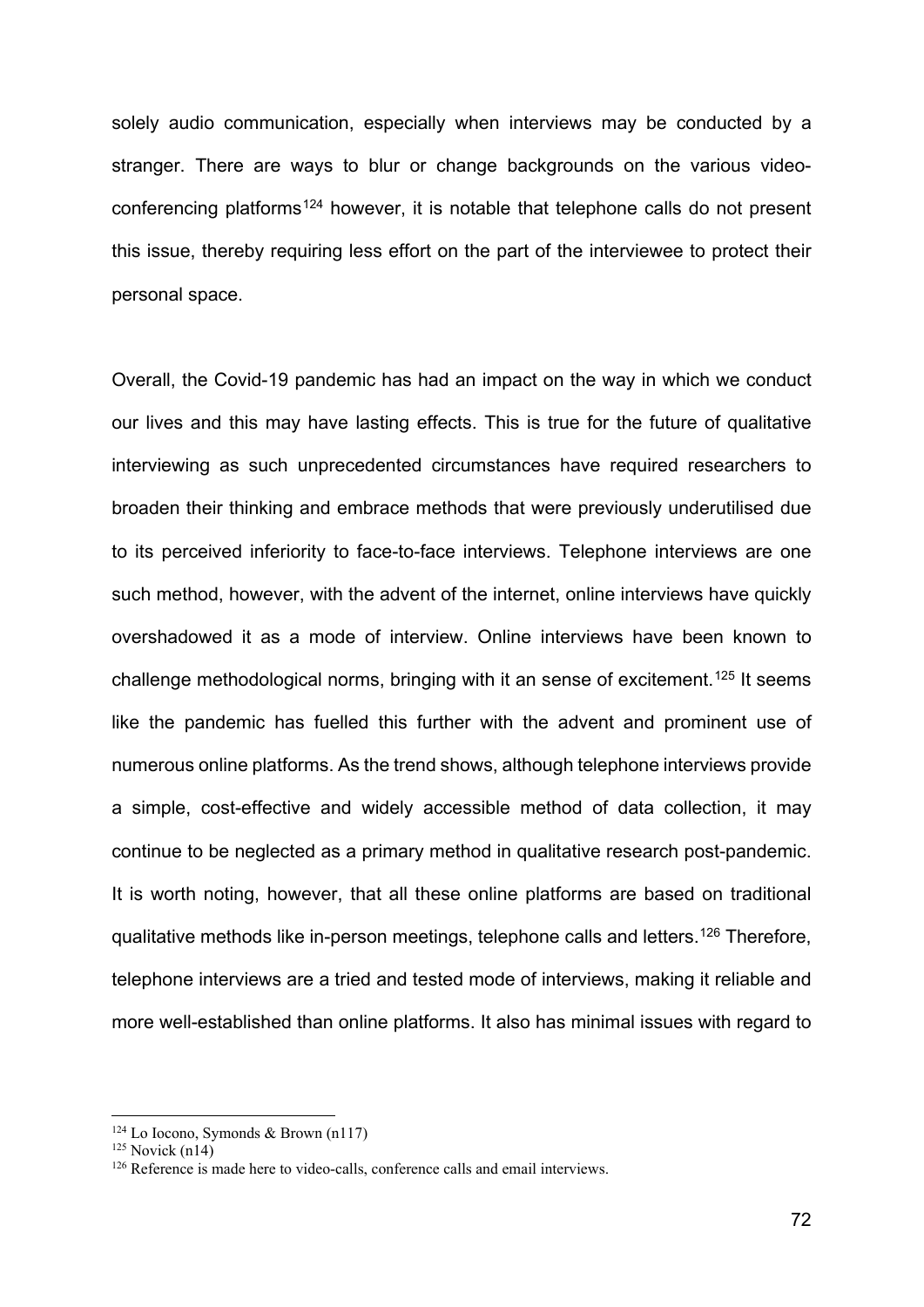privacy and confidentiality unlike some online platforms.[127](#page-23-0) The next section will be providing an example from my study to show how it can continue to be a useful and advantageous method now and in future research.

#### **6. Reflections From My Study**

My research explores the role of the education system in informing children aged 7- 14 of their legal responsibilities, with a specific focus on criminal responsibility. The age of criminal responsibility in England and Wales is currently set at ten<sup>[128](#page-23-1)</sup> which is significantly lower than the average age in Europe, which is fourteen.<sup>[129](#page-23-2)</sup> One of the key reasons provided by government for the lack of legal change is that children aged ten have the ability to differentiate between right and wrong.<sup>[130](#page-23-3)</sup> The effect of mandatory education on a child's understanding of their role as legal and moral agents, as required by this law, could have an impact on the appropriateness of the government's reasoning, but is not clearly defined. Therefore, my research aims to look into the primary and middle school national curriculum and what is being taught around criminal responsibility to children in this age group, in order to understand what they actively learn about in terms of their moral and legal responsibility. The aim is to reveal layers to the problem through exploratory research which may highlight a range of

<span id="page-23-0"></span><sup>&</sup>lt;sup>127</sup> Bojana Lobe, David Morgan and Kim A. Hoffman, 'Qualitative Data Collection In An Era Of Social Distancing' (2020) 19 International Journal of Oualitative Methods.

<span id="page-23-1"></span><sup>&</sup>lt;sup>128</sup> Section 16 Children and Young Persons Act 1963

<span id="page-23-2"></span><sup>&</sup>lt;sup>129</sup> Ido Weijers, 'The Minimum Age Of Criminal Responsibility In Continental Europe Has A Solid Rational Base' (2016) 67 NILQ.

<span id="page-23-3"></span><sup>130</sup> HC Deb 18 December 2012, vol 555, col 3W 56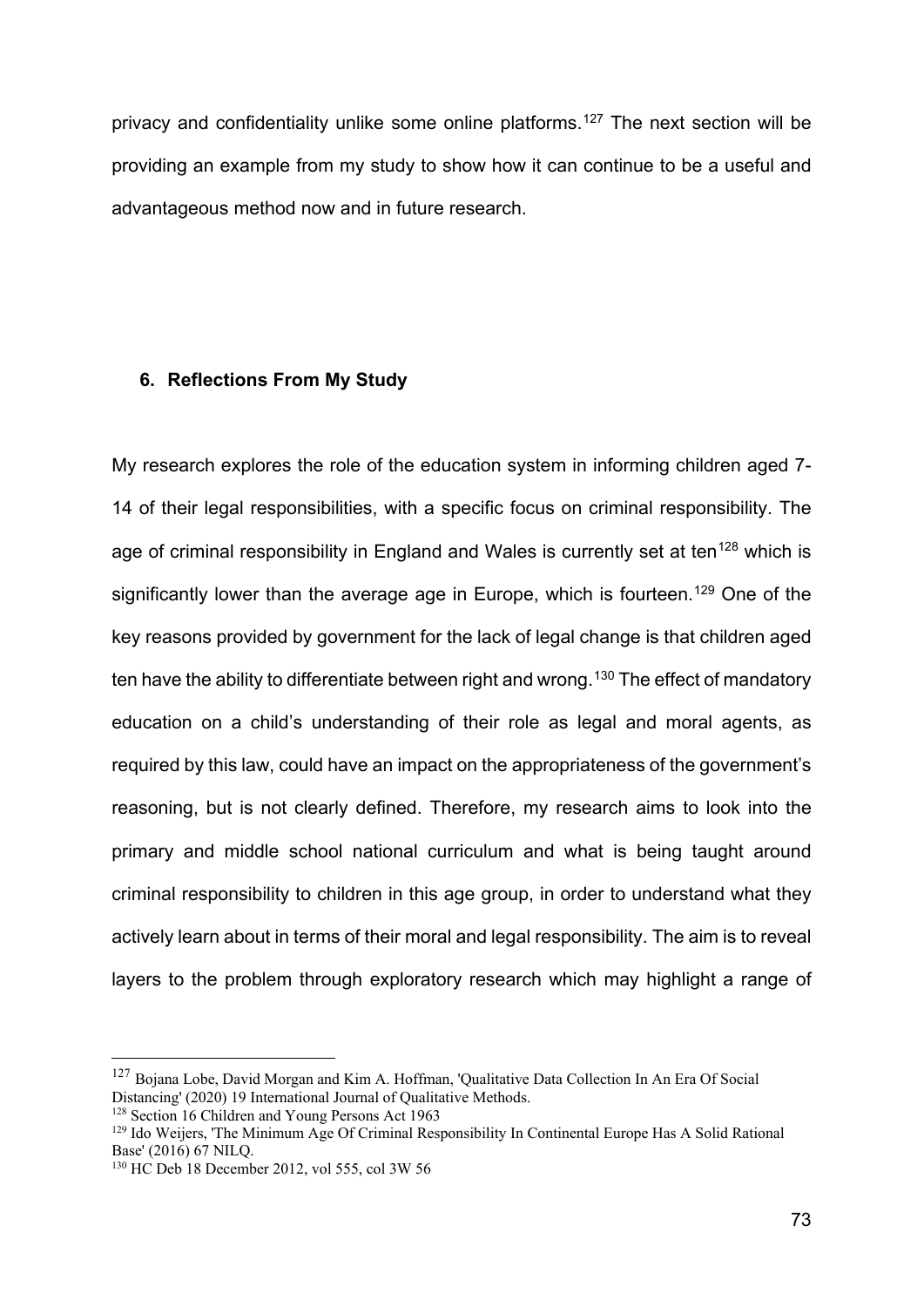causes or alternative options, to protect children from the weight of the law. Here reflections from my doctoral research methodology will be discussed, however, empirical comparisons based on the findings of my research will not be considered as the study has not been completed at the time of writing this article.

I decided that the best place to start would be to speak to teachers who engage with children aged seven to fourteen to obtain insight into the legal consciousness of pupils in this age group, and to find out about what schools do to inform children of their legal responsibility. I started planning my methodology with only face-to-face interviews in mind however, due to the initial difficulties I experienced with accessing teachers and poor participation rates, I elected to include telephone interviews as well. Giving participants the option to choose a mode of interview, that suited their personal circumstances, allowed them to feel supported in the research process. This also allowed for flexibility in my methodology, which proved useful when Covid-19 social distancing measures came into place during my study. As part of my research I was able to conduct semi-structured interviews with twelve teachers. Six face-to-face interviews and six telephone interviews were conducted; this was wholly dependent on the option chosen by the teachers.

#### *6.1 Benefits of Using Telephone Interviews*

#### *6.1.1 Access and Participation*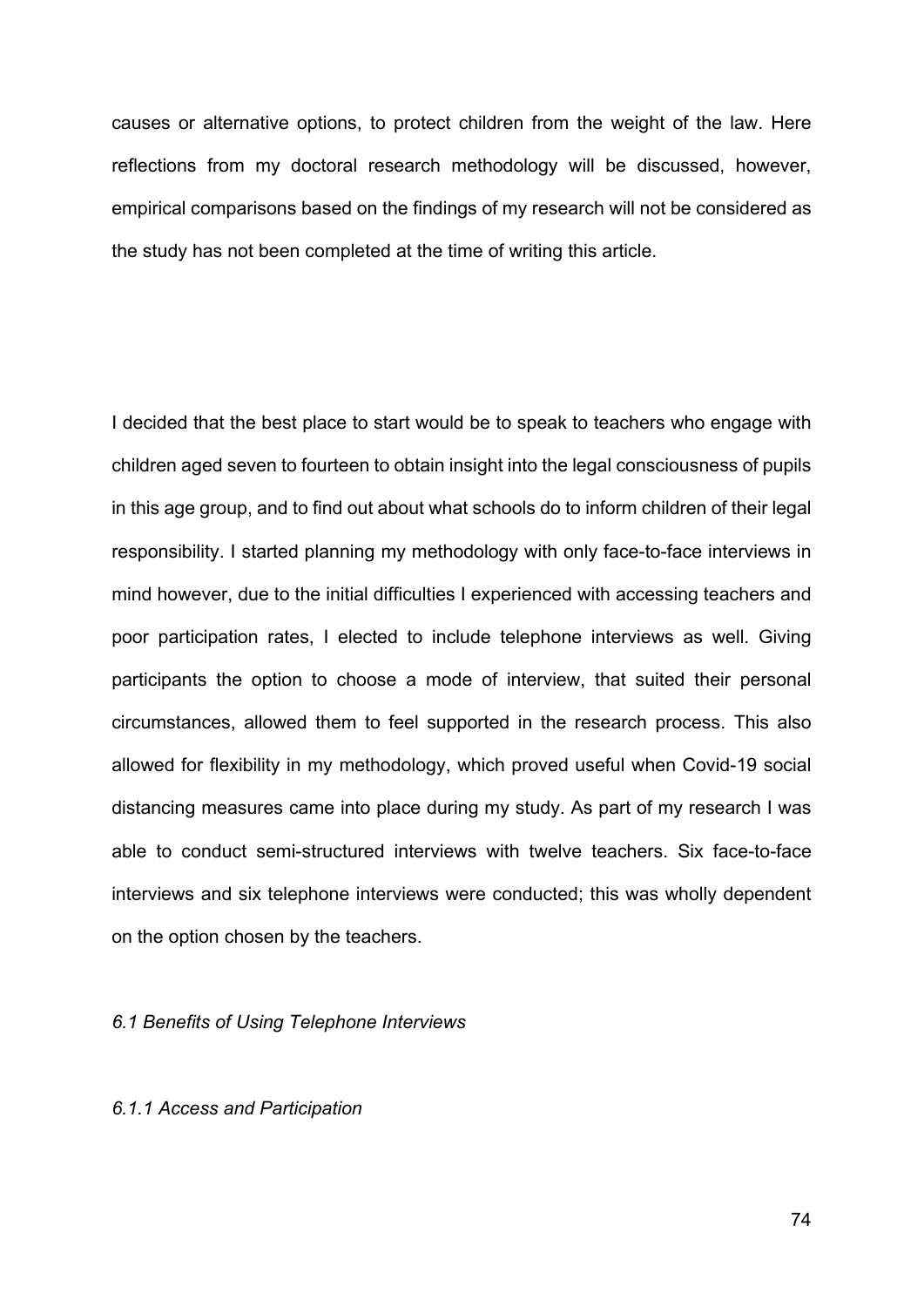As with some of the studies mentioned before, I used telephone interviews due to challenges I experienced with conducting face-to-face interviews. I contacted many schools in the North East of England to gain access to primary/middle schools however, in most cases, I could not speak to anyone beyond the reception staff. This made it difficult to cross the first hurdle of getting in contact with teachers. Using snowball sampling, I was able to overcome the 'gatekeeper' hurdle and generate more interest in my study as a contact, made through me or an intermediary, made it more likely for teachers to respond positively to my request to interview them. For example, one headteacher was happy to participate in my study however, with Christmas concerts coming up, she had no time or space to meet in-person. Having the option to do the interview on the telephone made it much easier to work around her schedule thus increasing the participation rate in my study. My sample size would have reduced significantly if telephone interviews were not used as teachers, with their busy schedules,<sup>[131](#page-25-0)</sup> would have found it hard to make time to speak to me in-person.

## *6.1.2 Costs*

Using telephone interviews broadened my sample to include teachers from schools beyond Newcastle-upon-Tyne, which minimised my travel costs and broadened my geographic diversity (to include different types of schools) within the North East of England. Furthermore, as the telephone interviews were conducted using the free minutes on my mobile phone plan, I did not have to incur any costs when conducting the interviews. Only four interviews required me to travel out of Newcastle and they all took place on the same day, as the teachers in the area knew each other, minimising

<span id="page-25-0"></span><sup>131</sup> Helen Ward, 'Teachers In England Work Longest Hours In Europe' (*TES*, 2019)

<sup>&</sup>lt;https://www.tes.com/news/teachers-england-work-longest-hours-europe> accessed 15 April 2021.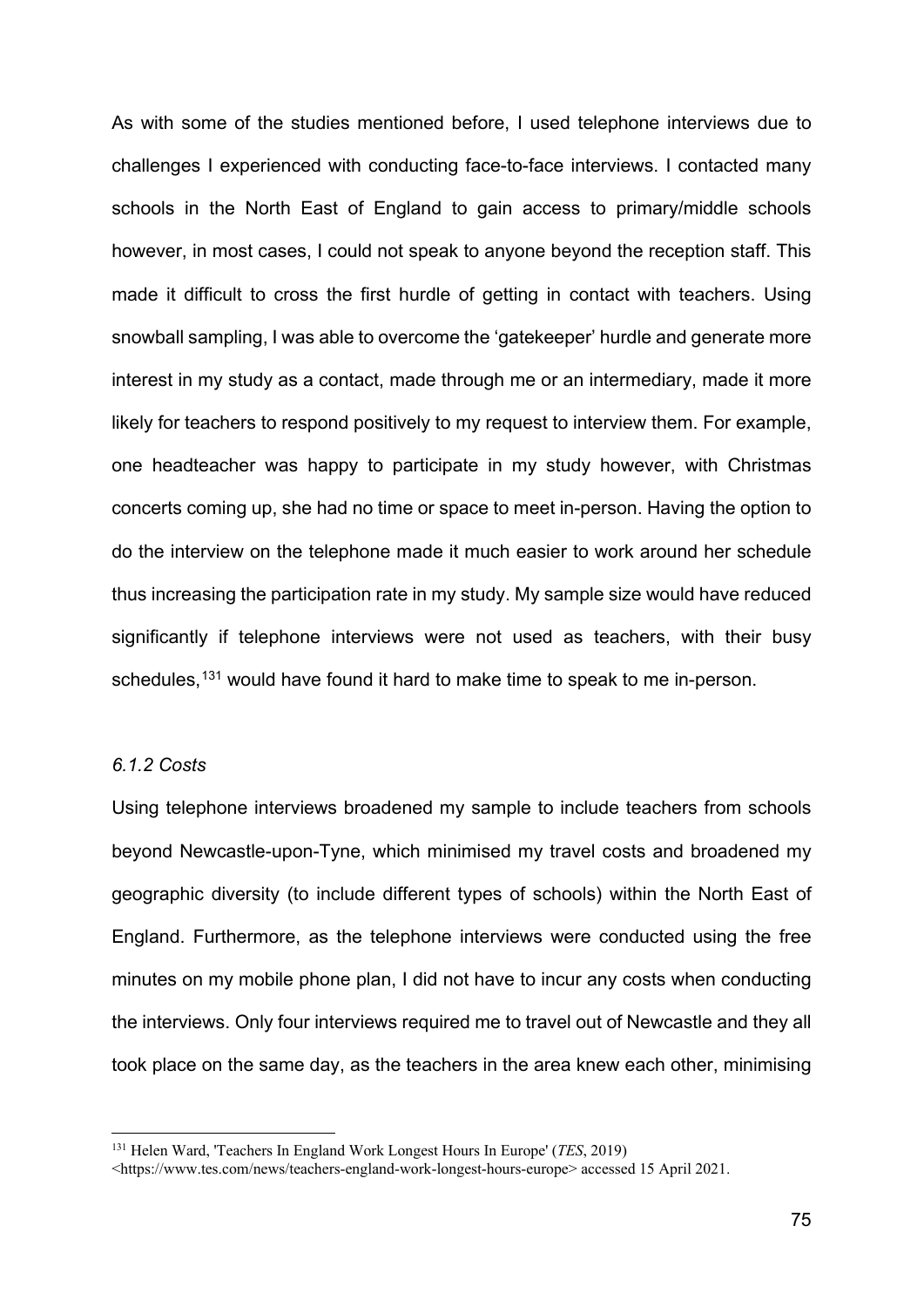my travel costs. PhD students like myself who do not drive and those with limited funding will be able to minimise costs with the use of telephone interviews making research more feasible and affordable. Telephone interviews also helped reduce the time spent planning the interview, travel back and forth and conducting the interview.

#### *6.1.3 Conducive Research Settings*

Giving participants the choice regarding the mode of interview allowed them to decide on the research setting most conducive to them. The trend that emerged was that teachers who chose to speak to me during work hours preferred doing it on the telephone whereas, those who were able to make time outside work hours chose to meet in-person. Those who chose to do it on the telephone were able to find a time and space that worked best for them, putting them at ease as they were in a familiar environment and they could prepare for the call. As the researcher, although I had control over the interview process, sharing this power over the social space, by allowing the interviewee to determine the interview time and setting, helped those teachers build trust in me.

#### *6.1.4 Redressing Power Imbalance*

There was a perceived reciprocity felt from both ends in the interview process; they were doing me a favour by sharing their knowledge and experience with me, whilst I could make the interview more participant-centred by accommodating their needs. The participants were told what they were going to be asked beforehand so that they had some time to think about it. Knowing what would happen in the interview reduced

76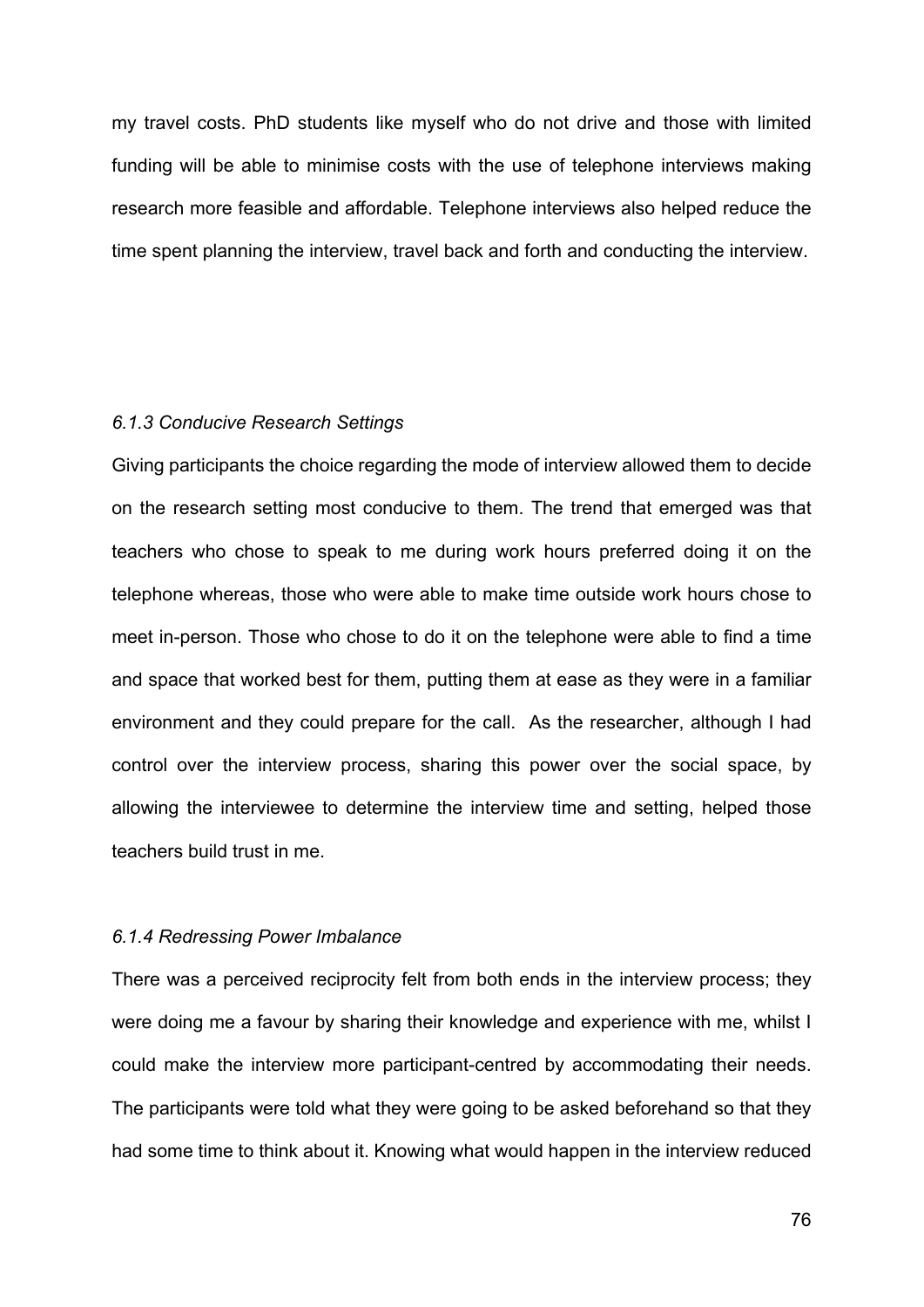the uncertainty around the interview process, making the participants feel more equal in status. This contributed towards balancing the power relations in the interviews.

As I was not physically required to go anywhere for the interview, the participants had the possibility to call off or rearrange the telephone interview knowing that it would not be too inconvenient for me. This distance provided by interacting on the telephone gives the interviewee more freedom to participate in the interview as they wish. Furthermore, the 'interviewer effects', with the exception of accent, were mostly mitigated in the telephone interviews I conducted, keeping the interviews more objective and less subjected to bias.

*6.2 How Did the Challenges Posed by Face-to-Face Interviews Affect My Telephone Interviews?*

#### *6.2.1 Interview Duration*

As I carried out both face-to-face and telephone interviews, I was able to make a comparison between the length of the interviews using the two modes. My legal research study has a small sample size and therefore, I cannot make a generalisation, however, I can investigate the general assumption that telephone interviews are shorter using my findings. I found that the average duration of the telephone interviews was approximately 34 minutes, whereas face-to-face interviews were only around 22 minutes long. However, it is worth noting that both my longest interview (50 minutes) and my shortest interview (19 minutes) were conducted using telephones. Thus, from my study it is hard to determine whether telephone interviews by nature will be shorter; it appears to be dependent on other factors which will be discussed below. The longer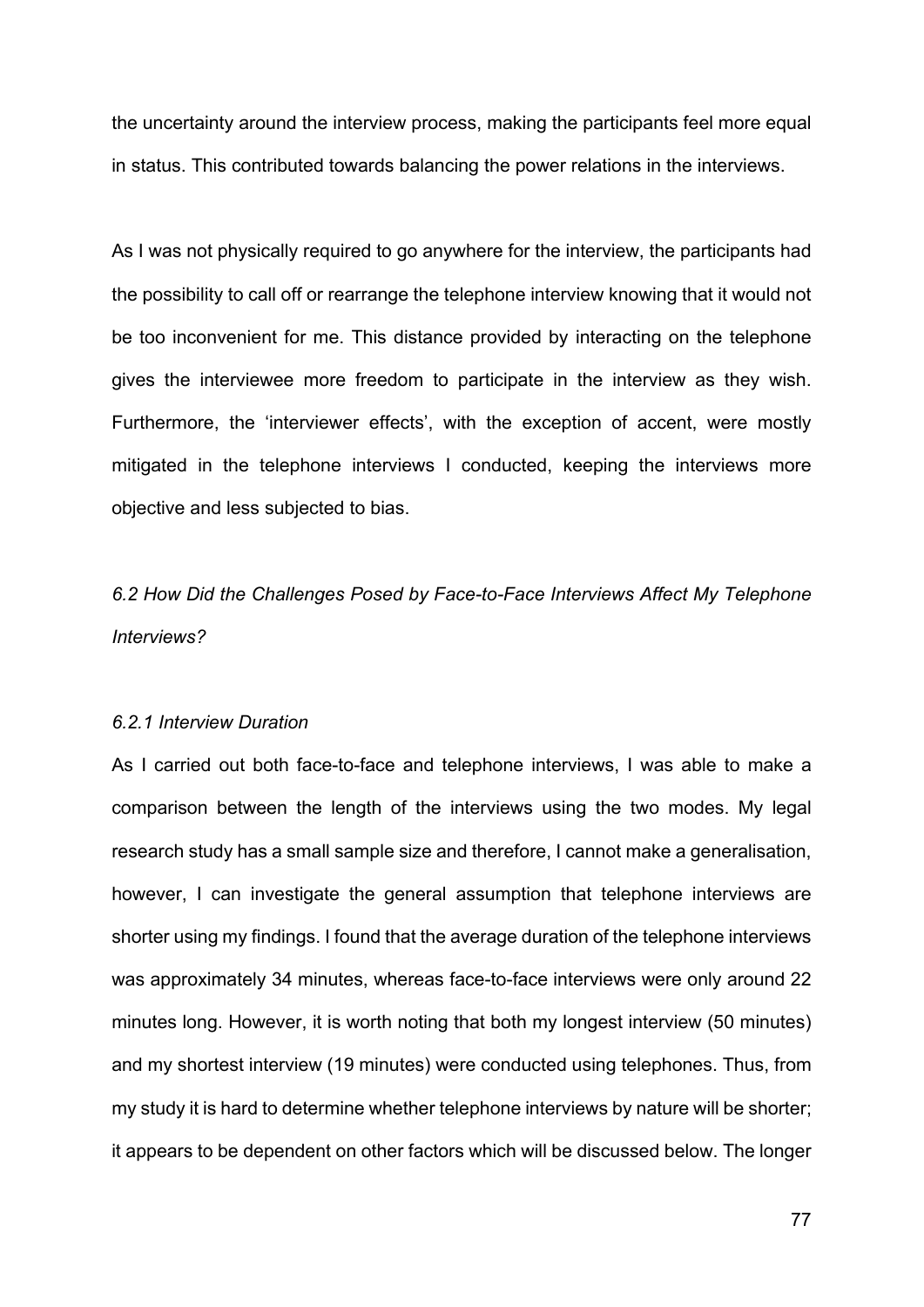interviews (with the exception of one interview) took place outside working hours which allowed the participant to take more time out to share their teaching experience with me. Three out of six of the telephone interviews that took place during office hours stayed mainly within the 20 minute range; this also included the shortest interview.

As teachers are generally quite busy,  $132$  the time constraints on them may have had an effect on the length of the interview. I took this into consideration when asking for their availability to participate in the interview. Additionally, I designed the interview questions to take roughly 15-20 minutes if they provided short answers. This was to ensure that the teachers would be able to answer all the guiding questions and time dependent, they could answer any further questions based on information shared in their responses. None of the telephone interviews were stopped by participants because of time constraints. Instead, all my interviews naturally came to an end just as in-person conversations do. Due to the exploratory nature of my research, the preliminary findings suggest that approximately 20 minutes was sufficient for the teachers to share relevant parts of the curriculum, their teaching experiences, and provide specific examples. Hence, the research purpose is important when considering the use of telephone interviews research and the way they are conducted must be tailored accordingly.

### *6.2.2 Quality of Data*

The length of the interview did not play a major role in my research as all the teachers covered the guiding questions and provided some examples to support their

<span id="page-28-0"></span><sup>132</sup> Ward (n131)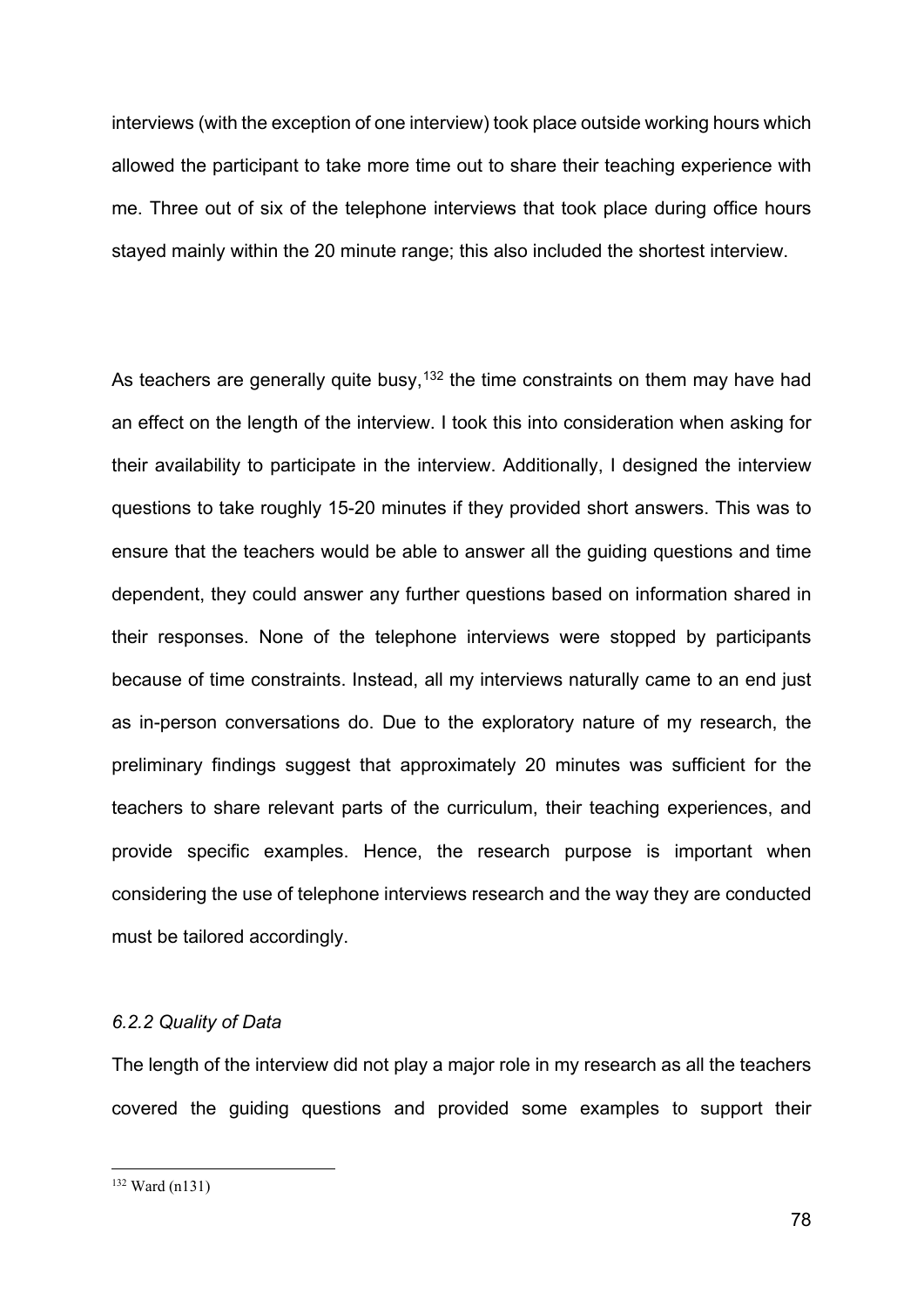responses; the level of detail in the examples shared was the only difference. For example, a few of the teachers would summarise their experiences to share their main point, whereas some other teachers would explain their experiences further by furnishing their answers with more detail. This was primarily dependent on the personality of the teacher. The talkative participants liked to provide more details whereas the others were happy to respond to the guiding questions and further questions succinctly. During the data analysis process, I found it interesting that I had to sift through the more detailed interviews while the more succinct answers made the thematic coding process easier. Hence, longer interviews did not always indicate that there were more relevant points shared and this was true for both telephone and faceto-face interviews. From my research process so far, there is no notable difference in the quality of data collected through telephone interviews and face-to-face interviews.

#### *6.2.3 Rapport*

Cold-calling and emailing schools without a mutual contact gave me the impression they were suspicious of me and my research. Using snowball sampling made it easier to build trust as there was a mutual contact who introduced me to participants favourable towards partaking in my research. Apart from me, the participant also had the mutual contact to deal with in the research process, making it easier for them to speak to a stranger like me. I found that the more unknown the mutual contact was to me and/or the participant, the likelihood of using telephone interviews increased. The telephone provided the distance necessary to make the participant feel comfortable and safe enough to speak to me. Almost all the participants I approached with my inquiry seemed to find it fascinating and were happy to share anything that they knew. This positive outlook and curiosity into my research meant that most of the participants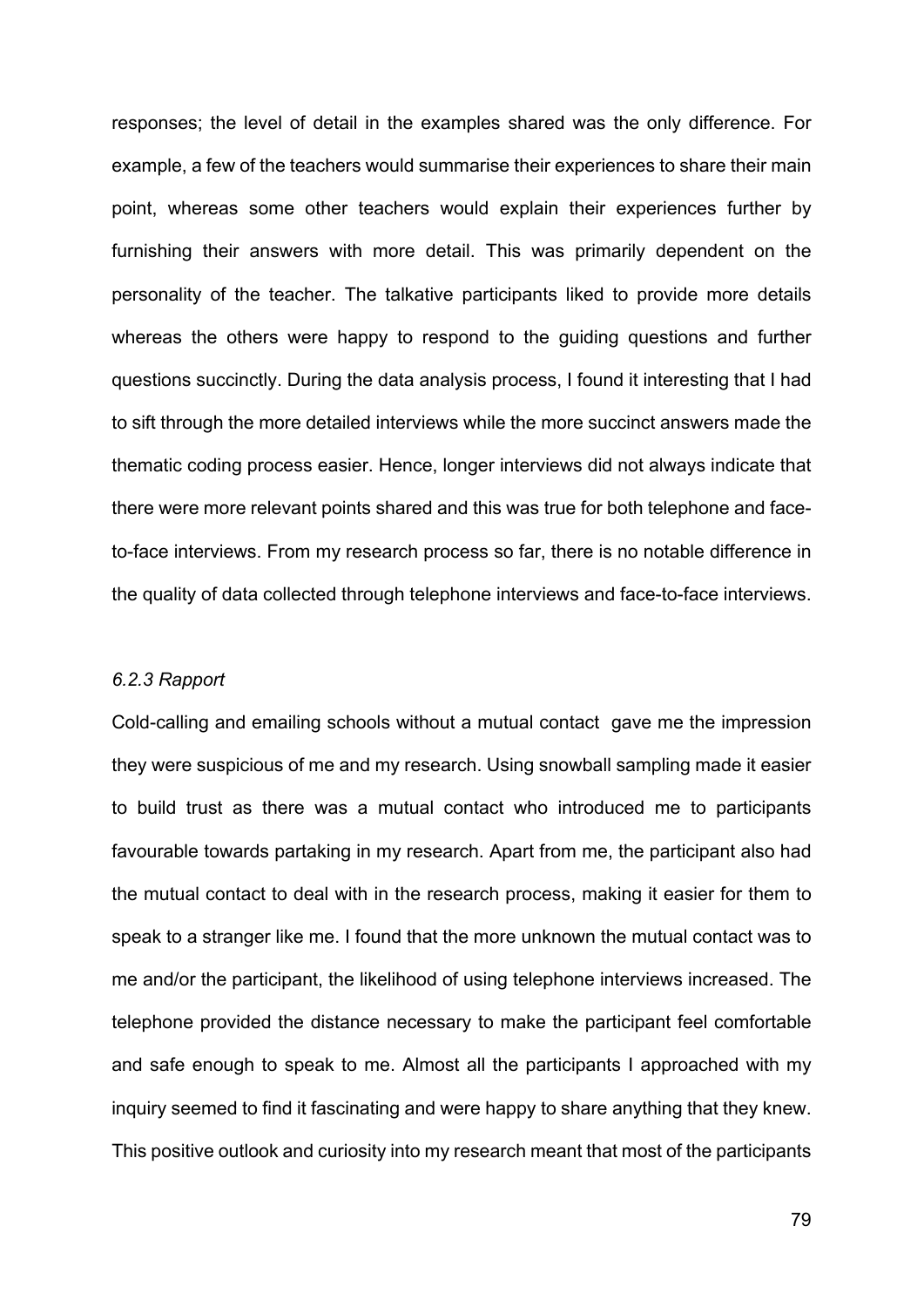engaged actively during the interview process. This was the same for both the telephone and face-to-face interviews hence, it added to the quality of responses provided by the interviewees.

Only one of the teachers in a face-to-face interview seemed less engaged but that could be because she only taught language classes, as a result, her responses were usually limited as she must have felt there was not much she could contribute to a discussion on criminal responsibility. There was more engagement from this participant when I tried asking general questions about the students she teaches and their ability to understand concepts like legal responsibility. Other teachers in my sample who did not teach classes/workshops related to legal responsibilities drew on their previous experience teaching British Values or PSHE (Personal, Social, Health and Economic education) to respond to the questions. Starting my interview with questions on the interviewee's teaching background provided me with information that permitted me to frame or order the questions better for each individual. This technique was equally beneficial in both modes of interviews.

### 6.2.4 *Absence of Visual Data*

Initially, it was difficult to navigate through the telephone interviews without visual cues that would indicate if the participant was done talking, taking a pause to think, or whether they understood the question from the way I phrased it. However, as I carried out more telephone interviews, it was easier to let the participants take their time in telephone interviews to pause and make indications through aural cues. I also got into the habit of articulating my thoughts and actions clearly which set a precedent for the interviewee to do the same so that we could both discern what was going on. In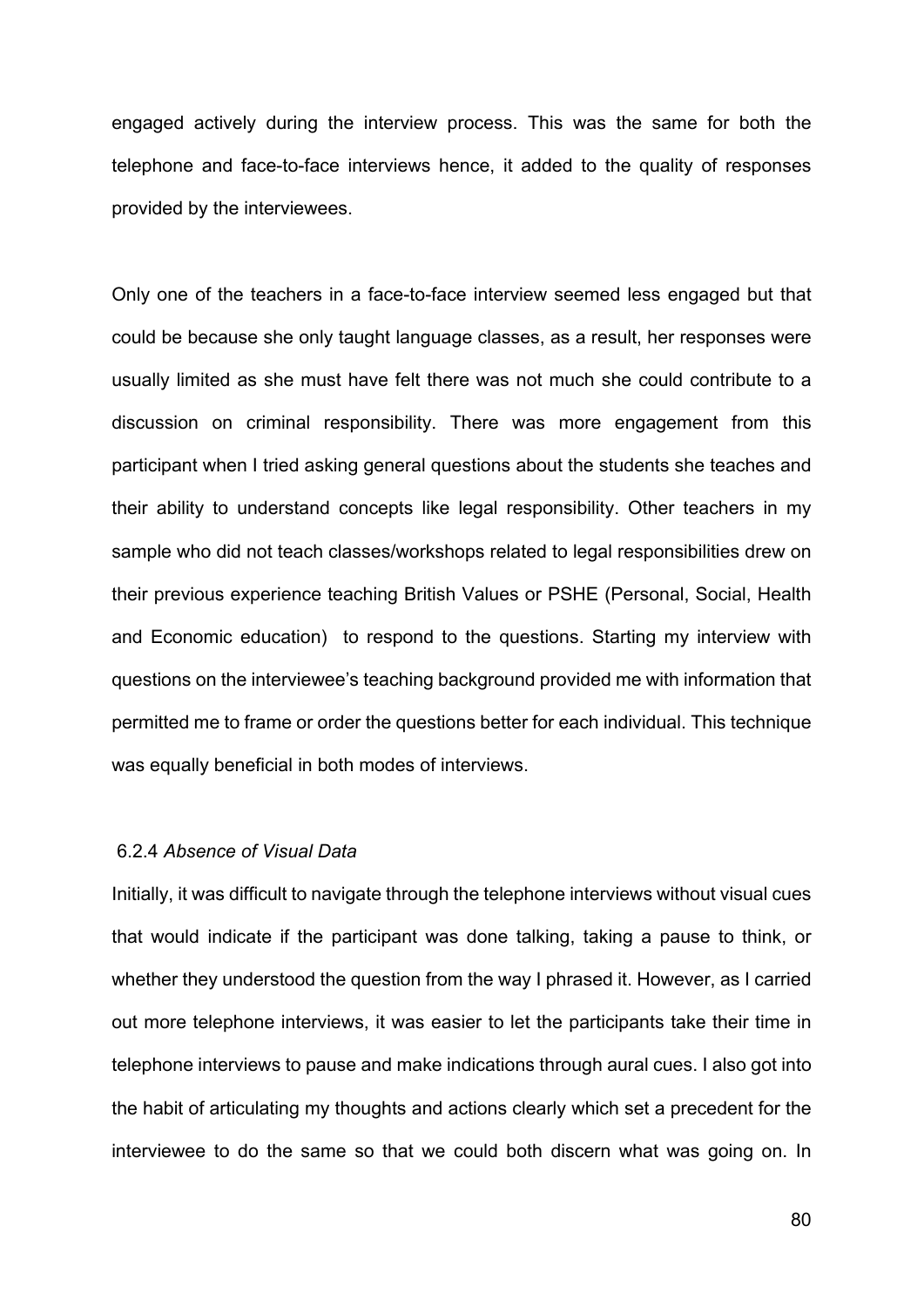addition to the verbal cues I used to replace the effects of nodding, it also helped to ask the interviewee if they had more to share. Additionally, I repeated their point so that I could clarify that my interpretation of what they said was correct. This helped them know I was paying attention, improved my understanding of what was shared and increased data quality.

As highlighted by the literature, the lack of visual data in telephone interviews left me concerned about whether I would be missing key information relevant to my research. However, after conducting my first telephone interview, I realised that the visual data that I obtained in my face-to-face interviews were not relevant to my research. In fact, it helped me listen more actively as I only had to focus on listening and taking notes, rather than making eye contact. Moreover, note-taking can sometimes be unpleasant or distracting for participants.<sup>[133](#page-31-0)</sup> As such, I took more notes during my telephone interviews than my face-to-face ones, which proved useful during the transcribing process. The absence of visual cues freed up my attention to engage in note-taking and the interview process better.

On the whole, using telephone interviews in my research proved to be very useful and advantageous, especially with the onset of the pandemic. It provided quality data from a wide range of teachers from different types of schools, which brought out meaningful layers to my findings. In my experience of telephone interviews so far, the advantages have outweighed any factors that could negatively impact the data collected, making it as strong as my face-to-face interviews methodologically. Therefore, in future

<span id="page-31-0"></span> $133$  Miller (n56)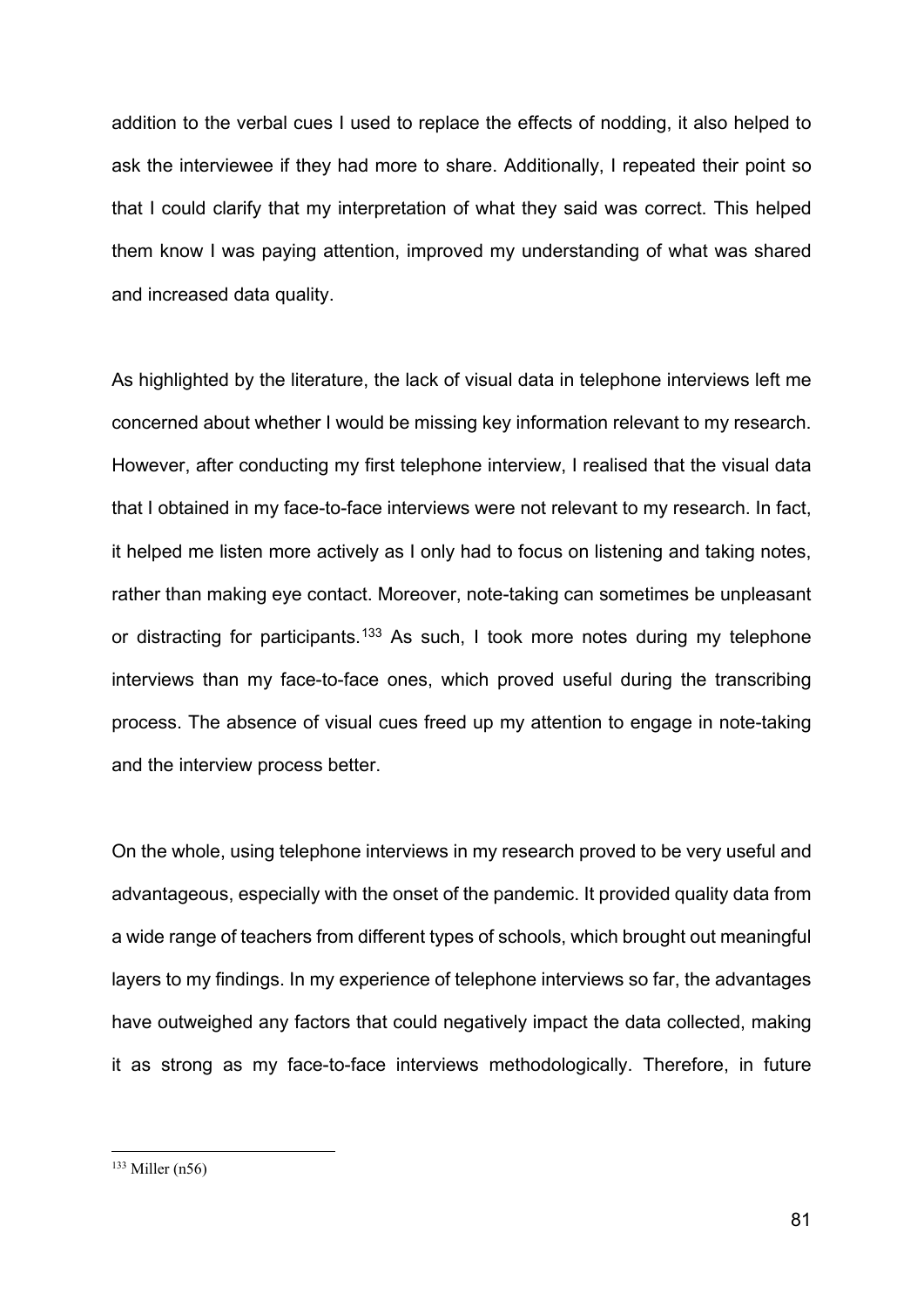studies I would be inclined to use telephone interviews as the sole primary method of data collection .

### **7. Conclusion**

<span id="page-32-0"></span>Telephone interviews are the original synchronous form of interviews using technology. Researchers, including myself, have defaulted to using it when issues such as accessing participants and difficulties conducting face-to-face interviews due to travel costs, geographical distance, time constraints, or health and safety measures, have arisen. In my case, as a legal researcher exploring a non-legal setting like schools, I experienced barriers that affected the participation rate in my study. The use of telephone interviews as a primary mode of research alongside face-to-face interviews helped overcome this, and it proved to be an equally advantageous mode of interview for collecting data. It has methodological strengths that allow it to stand on its own right, rather than being in the shadow of face-to-face interviews in qualitative research. Some benefits are: it is flexible, safer, cost-effective, facilitates higher participation rates without diminishing the quality of data generated. Furthermore, it reduces the imbalance in power relations that may be experienced between the interviewer and the interviewee, and provides an anonymity that could facilitate the sharing of sensitive data, without concerns of 'surveillance.'<sup>[134](#page-32-0)</sup> Nevertheless, it is